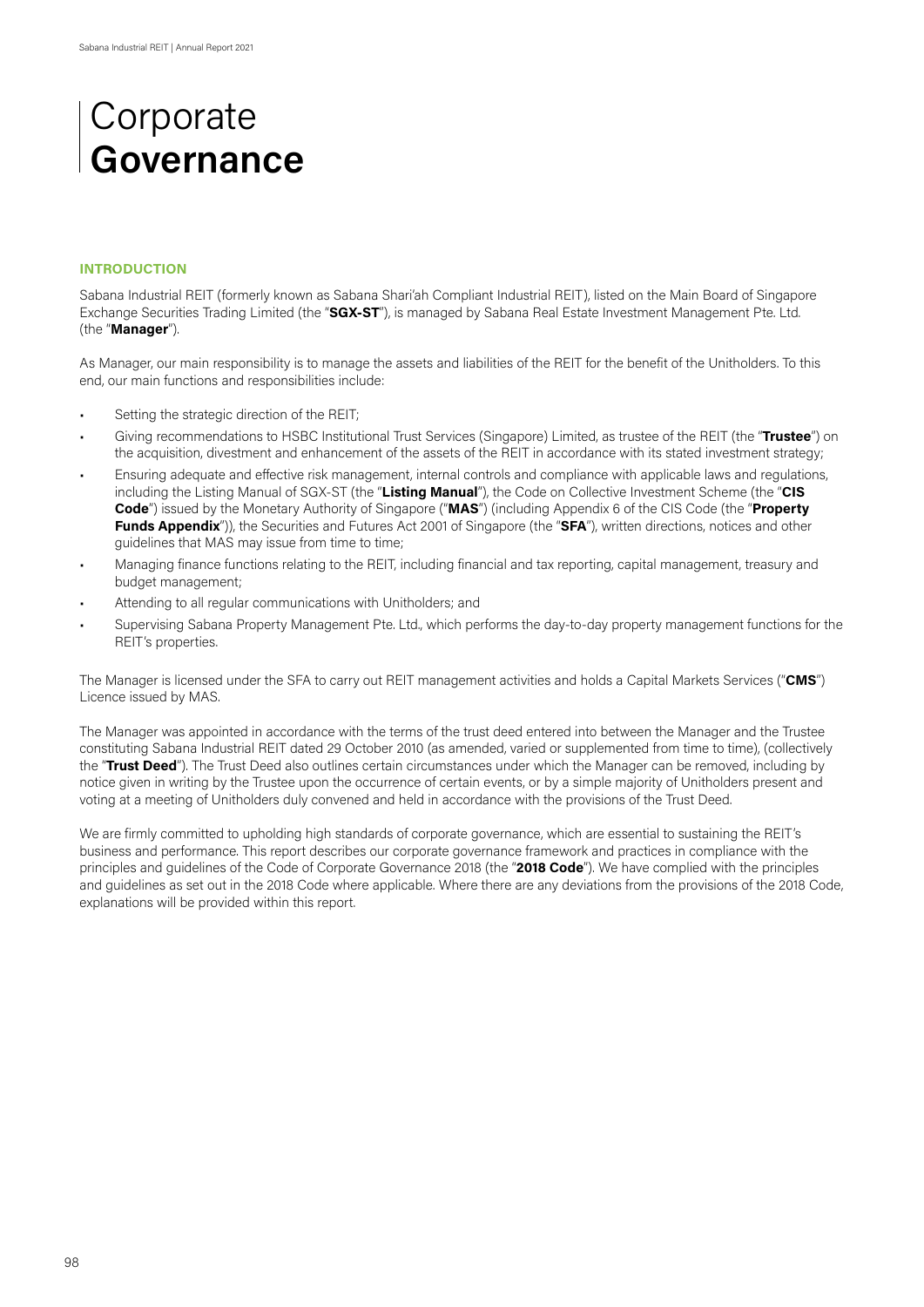#### **BOARD MATTERS**

### **Principle 1: The Board's Conduct of Affairs**

#### **Board and Board Committee Composition**

The Board of Directors (the "**Board**") and Board Committee members of the Manager as at 31 December 2021 are as follows:

| Name of Director                | <b>Board Membership</b>                         | <b>Audit and Risk</b><br><b>Committee ("ARC")</b> | <b>Nominating and</b><br><b>Remuneration</b><br>Committee ("NRC") |
|---------------------------------|-------------------------------------------------|---------------------------------------------------|-------------------------------------------------------------------|
| Mr Tan Cheong Hin <sup>1</sup>  | Chairman, Independent<br>Non-Executive Director | Member                                            | Chairman                                                          |
| Mr Wong Heng Tew <sup>2</sup>   | Independent<br>Non-Executive Director           | Chairman                                          | Member                                                            |
| Mr Chan Wai Kheong <sup>3</sup> | Independent<br>Non-Executive Director           | Member                                            | Member                                                            |

#### **Notes:**

Mr Willy Shee Ping Yah @ Shee Ping Yan is a former Independent Non-Executive Director and a member of the NRC. He joined the Manager on 1 January 2021 and his last day of service with the Manager was 26 April 2021.

Mr Yeo Wee Kiong is a former Independent Non-Executive Director, the Chairman of the NRC and a member of the ARC. He joined the Manager on 1 January 2021 and his last day of service with the Manager was 26 April 2021.

The profiles of the current Directors are set out on pages 12 to 14 of this Annual Report.

#### **Board's Duties and Responsibilities**

The Board's primary responsibilities are to provide leadership, set the strategic direction and ensure that the necessary resources are in place for the Manager to meet its objectives. It also sets the values and standards for the Manager and the REIT (including ethical standards of conduct) to ensure that obligations to its stakeholders are understood and met, with the ultimate aim of safeguarding and enhancing Unitholders' value. The Board sets the tone and culture across the organisation by adhering to the Code of Conduct that it has adopted. The Code of Conduct describes the Manager's mission, vision as well as core values. It also describes how employees should conduct business and maintain all business relationships.

The Board provides oversight and assumes overall responsibility for the corporate governance of the Manager. It works closely with the management of the Manager (the "**Management**") to establish goals for the Management, ensure necessary resources are in place, engage in constructive debate and challenge the Management on its assumptions and proposals, and monitor the achievement of set goals. The Board has established an oversight framework for the Manager and the REIT, including a system of internal controls which enables risks to be assessed and managed.

To optimise operational efficiency, the Board has an approved framework of delegated authorisations in its Delegation of Authority ("**DOA**"). This sets out the level of authorisation and the respective approval limits for a range of transactions by the Board, Board Committees and the Management. The DOA, which covers but not limited to acquisitions, divestments, operating and capital expenditures, is clearly communicated to the Management in writing. It also sets out the type of transactions and matters reserved for the Board's approval, such as annual budgets, fund-raising activities, investment and divestment proposals, income distribution and other returns to Unitholders and operational matters above the defined Board approval limits.

As fiduciaries, the Directors firmly believe that commitment to good corporate governance is essential to the sustainability of the REIT's performance. The Directors are collectively and individually obliged at all times to act honestly and objectively in the best interests of Sabana Industrial REIT and its Unitholders. Consistent with this principle, the Board has adopted a comprehensive policy on Directors' Conflicts of Interest that sets out the guiding principles for Directors when faced with a potential conflicts of interest situation. Please refer to page 114 for detailed procedures implemented by the Manager on dealing of conflicts of interest.

Mr Tan Cheong Hin was redesignated as Chairman of the NRC on 27 April 2021.<br><sup>2</sup> Mr Wong Heng Tew was appointed as member of the NRC on 27 April 2021.<br><sup>3</sup> Mr Chan Wai Kheong was appointed as an Independent Non-Executive Dir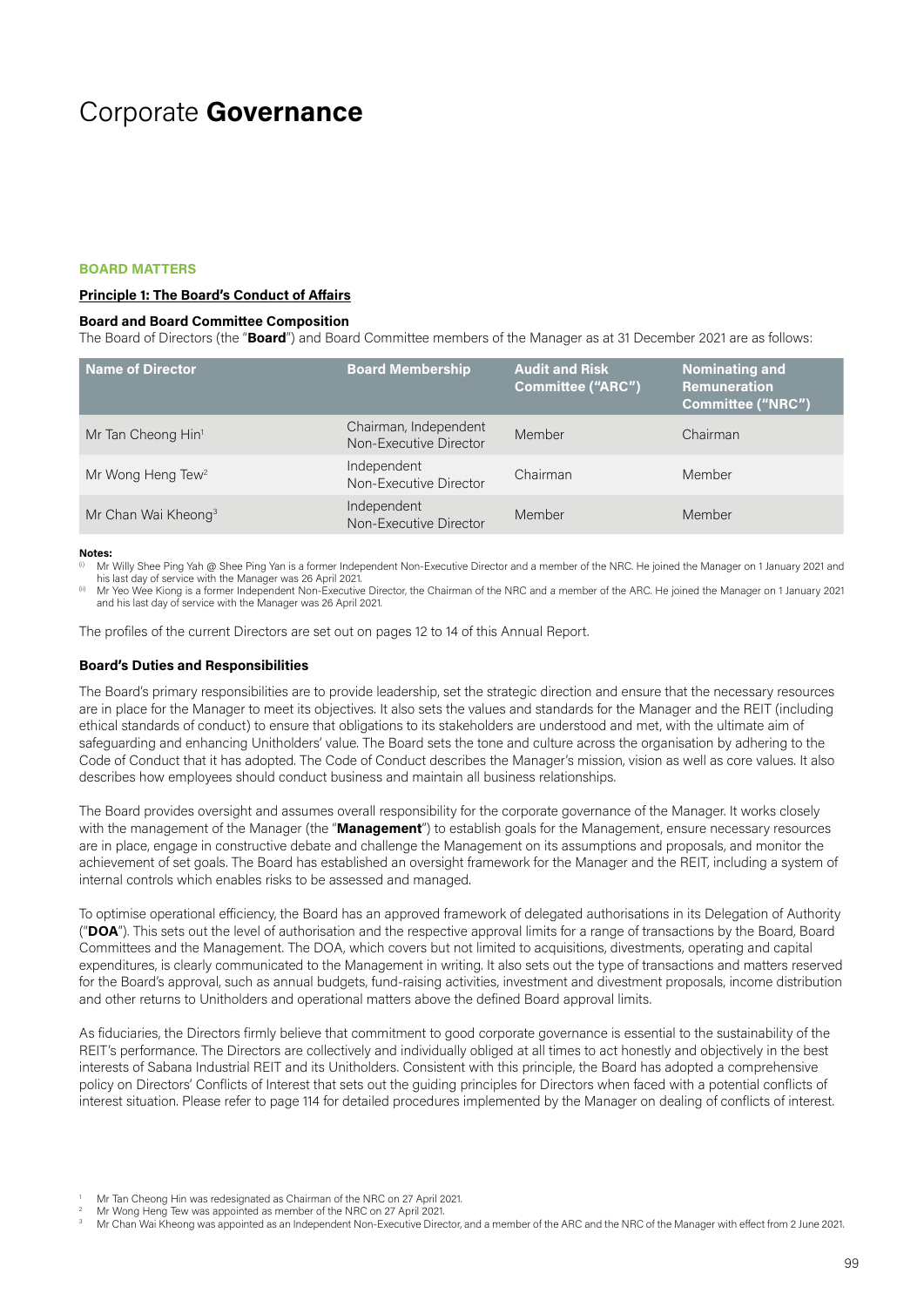When a Director becomes aware of any conflict of interest in a particular matter, he is required to disclose his interest to the Board immediately, recuse himself from deliberations on the matter and abstain from voting on the matter. Every Director has complied with this policy, and where relevant, such compliance has been duly recorded in the minutes of meeting or written resolutions.

### **Board Committees**

In order for the Board to effectively discharge its functions, the Board delegates specific areas of responsibilities to its Board Committees, namely, the NRC and ARC. Each Board Committee is governed by its terms of reference which have been carefully considered and approved by the Board. The decisions and significant matters discussed at the Board Committee meetings are reported to the Board on a periodic basis. Please refer to Principle 4 "Board Membership" and Principle 10 "Audit Committee" of this Annual Report for the terms of reference for NRC and ARC respectively.

#### **Meetings of the Board and Board Committees**

The Board meets at least once every quarter to discuss and review the quarterly operational and financial performance of the REIT including any significant acquisitions and disposals, funding strategy and hedging activities, and to approve the release of half-yearly and full year financial results on SGXNet. The Constitution of the Manager provides for Directors' participation in meetings by way of telephone or video-conferencing or other methods of simultaneous communication by electronic or telegraphic means. In addition to the quarterly meetings, ad-hoc Board and Board Committee discussions are convened whenever warranted by particular circumstances that require the Board's and Board Committee's attention, or any other matter requiring approval. On an ongoing basis, the Board and the Management communicate regularly and frequently to discuss and update each other on matters and development relating to the REIT. The Board and Board Committees may also make decision by way of resolution in writing or approval of board papers.

Board and Board Committee meetings for each year are scheduled in advance to facilitate Directors' individual arrangements in respect of ongoing commitments. Prior to each meeting, materials on matters to be discussed with detailed explanatory information and other relevant materials are circulated in advance, so that such matters may be considered thoroughly and fully, prior to the making of any decision. Explanatory information may also be in the form of briefings to the Directors or formal presentations by the Management in attendance at the meetings or by external professionals. All agendas for Board meetings and Board Committee meetings are reviewed and approved by the Chairman and chairmen of respective Board Committees to ensure all relevant topics are covered in the meetings.

The number of Board meetings, Board Committee meetings and general meetings held during the year from 1 January 2021 to 31 December 2021 ("**FY 2021**") and the attendance of the Directors at such meetings are summarised as follows:

|                                        | <b>Board</b><br>Meetings* | <b>ARC</b><br><b>Meetings</b> | <b>NRC</b><br><b>Meetings</b> | <b>Annual General</b><br><b>Meeting</b> |
|----------------------------------------|---------------------------|-------------------------------|-------------------------------|-----------------------------------------|
| <b>Number of Meetings Held</b>         | 5                         | 4                             | З                             |                                         |
| Mr Tan Cheong Hin <sup>4</sup>         | 5/5                       | 4/4                           | 3/3                           |                                         |
| Mr Wong Heng Tew <sup>5</sup>          | 5/5                       | 4/4                           | 3/3                           |                                         |
| Mr Chan Wai Kheong <sup>6</sup>        | 2/2                       | 2/2                           | 3/3                           | N/A                                     |
| Mr Willy Shee Ping Yah @Shee Ping Yan7 | 3/3                       | 2/2                           | 1/1                           | N/A                                     |
| Mr Yeo Wee Kiong <sup>8</sup>          | 3/3                       | 2/2                           | 1/1                           | N/A                                     |

\* Does not include ad-hoc meetings attended by Directors with the Management or external parties.

No Extraordinary General Meetings were held in FY 2021.

The Company Secretary (or representative) attends Board and Board Committee meetings and ensures that all Board procedures and the requirements of the Companies Act 1967 of Singapore (the "**Companies Act**"), the SFA and their respective subsidiary legislations and the Listing Manual are followed. Every Board and Board Committee meeting is documented for record keeping purposes.

- 
- 

Mr Tan Cheong Hin was redesignated as Chairman of the NRC on 27 April 2021.<br>Mr Wong Heng Tew was appointed as member of the NRC on 27 April 2021.<br>Mr Chan Wai Kheong was appointed as an Independent Non-Executive Director, a

Wr Chair was nuclear the Manager was 26 April 2021.<br>Mr Willy Shee Ping Yah @ Shee Ping Yan joined the Manager on 1 January 2021 as an Independent Non-Executive Director and a member of the NRC and his last<br>day of service w

Mr Yeo Wee Kiong joined the Manager on 1 January 2021 as an Independent Non-Executive Director, the Chairman of the NRC and a member of the ARC and his last day of service with the Manager was 26 April 2021.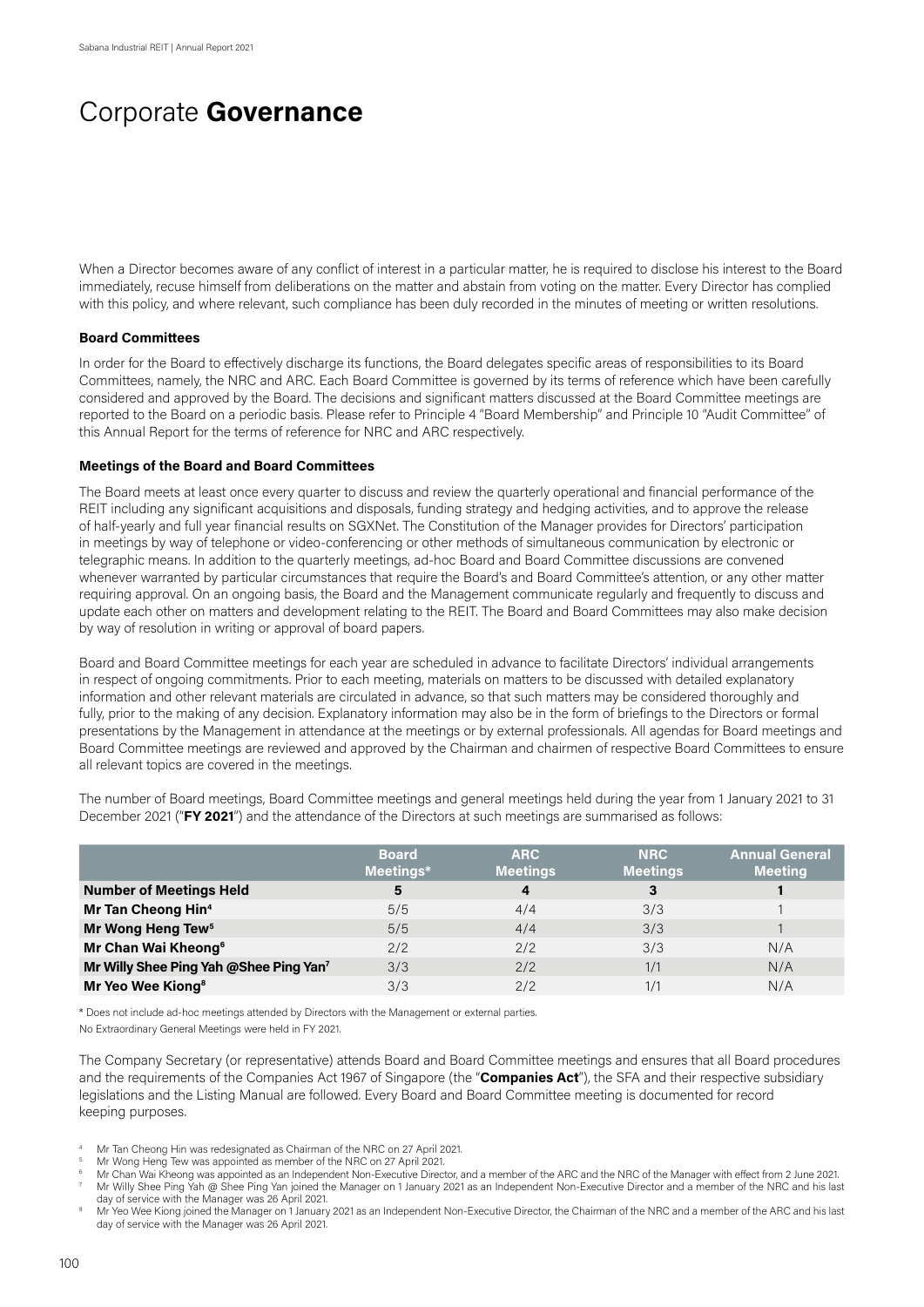### **Access to Information, Management and Professionals**

The Management provides the Board with complete, adequate and timely information prior to Board meetings and on an ongoing basis. The Management also provides any additional information as requested by the Directors in a timely manner to make informed decisions. Generally, meeting materials and supporting documents are sent to Directors at least one week in advance of each meeting for Directors to be adequately prepared for each meeting.

Board members have separate and independent access to all functions within the Manager, as well as the Company Secretary at all times for any information they may require. There is active interaction between the Directors and the Management during and outside of the Board and Board Committee meetings. The Company Secretary's responsibilities include advising the Board on corporate and administrative matters, as well as facilitating orientation and assisting with professional development as required. The appointment and removal of the Company Secretary is a matter for the Board to decide.

Directors, whether individually or collectively as the Board, are entitled to seek and obtain independent professional advice in the furtherance of their duties where necessary.

### **Directors' Development**

All newly appointed Directors undergo an induction orientation programme which provides information relating to Sabana Industrial REIT's business, strategic directions, responsibilities of key personnel, financial and governance practices and key policies and procedures. Property tours to the REIT's key and strategic properties are also conducted for newly appointed Directors to familiarise them with the portfolio. The Manager issues formal letters upon appointment of new Directors, setting out their relevant duties and obligations to acquaint them with their responsibilities as Directors of the Manager.

The Manager arranges training sessions for Directors who have no prior experience as a director of an issuer listed on the SGX-ST. These sessions cover areas such as regulatory and statutory requirements under the Companies Act, the SFA and their respective subsidiary legislations and the Listing Manual, duties, responsibilities and liabilities of a director, and roles and functions of listed company's Board and Board Committees, as prescribed by the SGX-ST. During FY 2021, the Manager appointed a new Director, Mr Chan Wai Kheong, who has no prior experience as a director of an issuer listed on the SGX-ST. Pursuant to the Manager's onboarding process and Rule 210(5)(a) of the Listing Manual, Mr Chan has since completed all the eight modules of the mandatory training conducted as part of the Singapore Institute of Directors' Listed Entity Director Programme for first-time directors of listed issuers. His training was completed within his first year of appointment.

All Directors are also regularly updated on new developments in laws and regulations or changes in regulatory requirements and financial reporting standards which are relevant to or may affect the Manager or the REIT. The Manager encourages and arranges for its Directors to attend training courses, so as to stay abreast of changes to the financial, legal and regulatory requirements and the business environment. The Directors may also, at any time, request for further explanations, briefings, or informal discussions on new developments in laws and regulations or changes in regulatory requirements and financial reporting standards, as well as any aspect of the REIT's or the Manager's operations or business issues. The costs of arranging and funding the training of the Directors are borne by the Manager. During FY 2021, the training and development programmes received the Directors included seminars conducted by professionals and business leaders on corporate governance practices.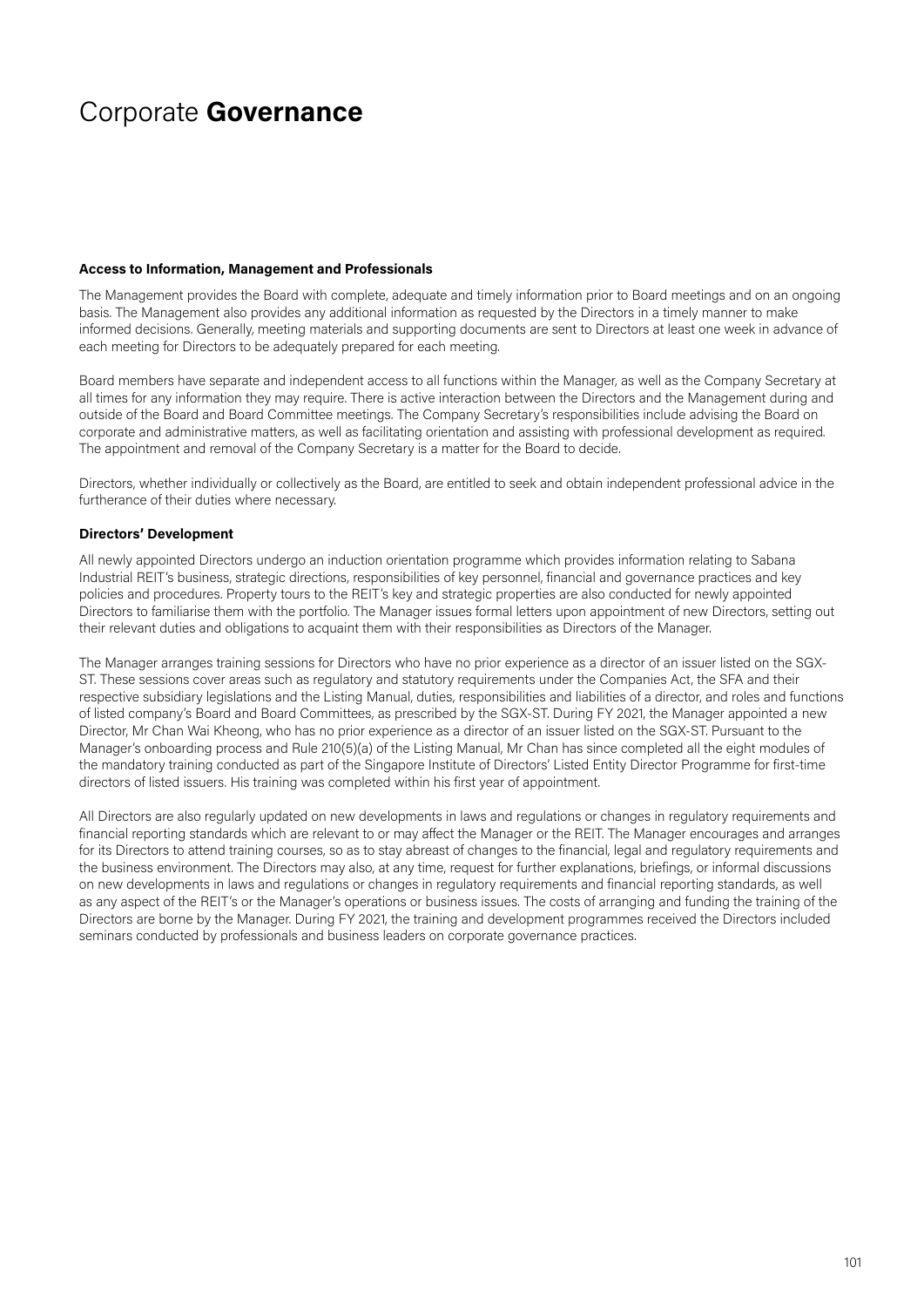#### **Principle 2: Board Composition and Guidance**

#### **Board Independence**

As at 31 December 2021, all three Directors of the Board are Independent Non-Executive Directors. That is, they have no relationships with the Manager, its related companies, its substantial shareholders<sup>9</sup>, or its officers that could interfere, or be reasonably perceived to interfere with the exercise of the Director's independent business judgment with a view to act in the best interest of the REIT, and they are able to exercise objective judgment on corporate affairs independently from the Management and the Manager's substantial shareholders. None of the Directors have served on the Board for nine years or longer. In FY 2021, all Directors are independent and the Sponsor did not nominate any director to be on the board of the Manager.

The independence of the Board provides a key element in ensuring that appropriate checks and balances are exercised. The Independent Non-Executive Directors meet regularly without the presence of the Management to review the performance of the Management.

The NRC is tasked by the Board to assess the independence of each director and make a recommendation to the Board on his independence status when considering his appointment to the Board. Thereafter, NRC assesses each Director's independence at least once a year, or as and when necessary, taking into consideration independence requirements set out in the Listing Manual, 2018 Code as well as Regulation 13E(b) of the Securities and Futures (Licensing and Conduct of Business) Regulations ("**SF(LCB)R**"). A Director is a considered independent if he is independent in conduct, character and judgment and:

- (i) is independent from the Management of the Manager and the REIT;
- (ii) is not a substantial shareholder of the Manager and is a not substantial Unitholder of the REIT;
- (iii) does not have any management or business relationships with the Manager and its related companies as well as the REIT and its subsidiaries;
- (iv) is independent from every substantial shareholder of the Manager and every substantial Unitholder of the REIT;
- (v) is not employed and has not employed by the Manager or a substantial Unitholder of the REIT or their related corporations in the current or any of the past three financial years;
- (vi) does not have any immediate family member who is employed or has been employed by the Manager or their related corporations in the current or any of the past three financial years; and
- (vii) has not served on the Board for more than nine years from the date of his first appointment.

As part of the annual assessment process, the Manager requires annual declarations of independence from the Directors. The NRC reviews the Directors' self-declaration and assesses whether there is any relationship or factor disclosed by the Director or any other non-disclosed relationship or factor that may influence the Director's ability to act independently. The paragraphs below set out the outcome of the NRC's assessment in FY 2021. Each of the Independent Directors had recused himself from the NRC's deliberations on his independence.

### Mr Tan Cheong Hin

Mr Tan Cheong Hin is not faced with any of the circumstances identified in the 2018 Code, SF(LCB)R and Listing Manual and does not have any other relevant relationships, which may affect his independent judgment. The Board has considered whether Mr Tan had demonstrated independence in character and judgment in the discharge of his duties and responsibilities as a Director and concluded that Mr Tan had acted with independent judgment. On the basis of the declaration of independence provided by Mr Tan and the guidance in the 2018 Code, SF(LCB)R and Listing Manual, the Board determined that Mr Tan is considered to be independent for the financial year under review under the SF(LCB)R.

A "substantial shareholder" of a company is a shareholder who has an interest or interests in one or more voting shares (excluding treasury shares) in the company and the total votes attached to that share, or those shares, is not less than 5.0% of the total votes attached to all voting shares (excluding treasury shares) in the company, in line with the definition set out in section 2 of the SFA.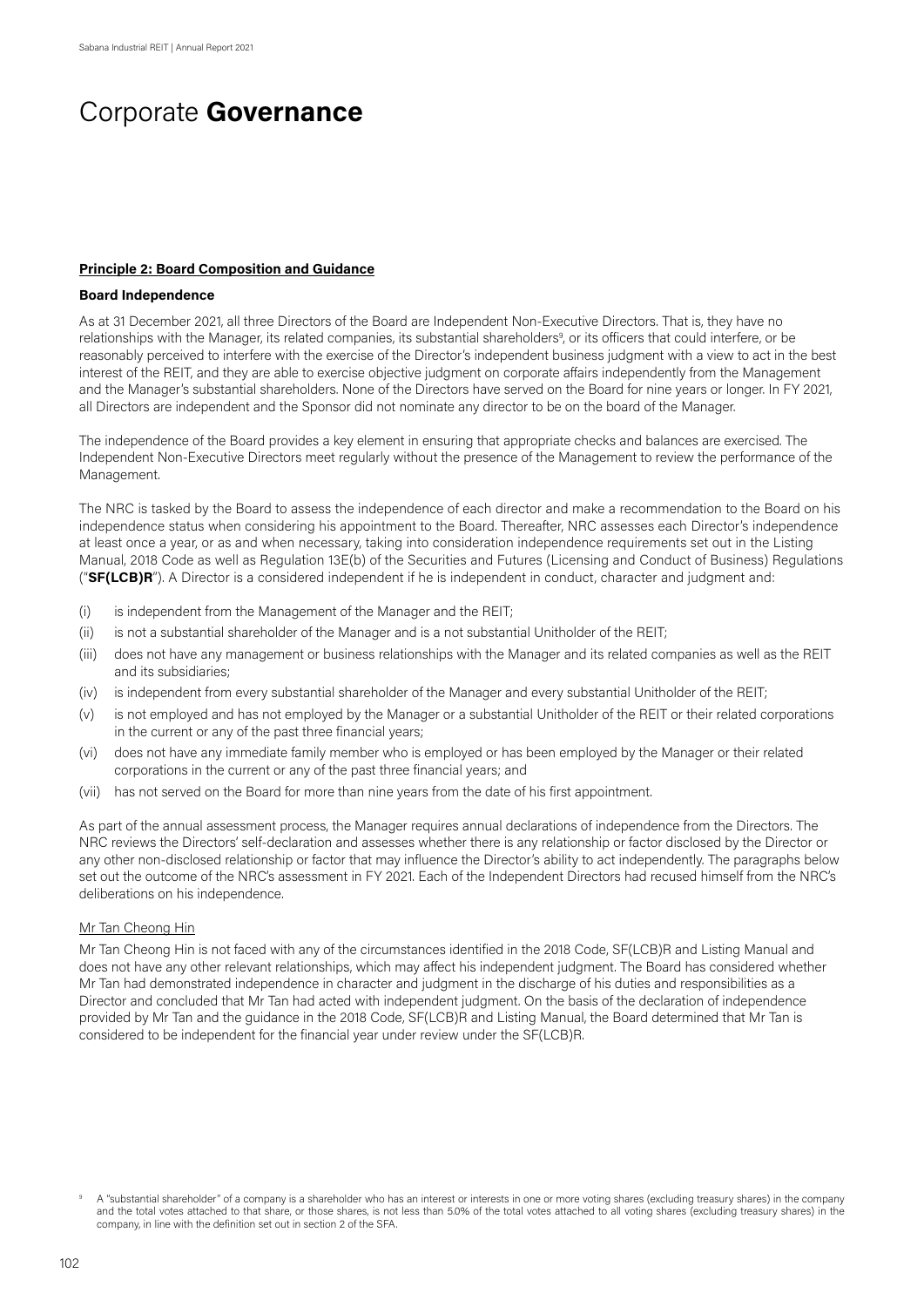#### Mr Wong Heng Tew

Mr Wong Heng Tew is not faced with any of the circumstances identified in the 2018 Code, SF(LCB)R and Listing Manual and does not have any other relevant relationships, which may affect his independent judgment. The Board has considered whether Mr Wong had demonstrated independence in character and judgment in the discharge of his duties and responsibilities as a director and concluded that Mr Wong had acted with independent judgment. On the basis of the declaration of independence provided by Mr Wong and the guidance in the 2018 Code, SF(LCB)R and Listing Manual, the Board determined that Mr Wong is considered to be independent for the financial year under review under the SF(LCB)R.

#### Mr Chan Wai Kheong

At the recommendation of the NRC and upon obtaining the requisite approvals from MAS, Mr Chan Wai Kheong was selected and appointed to join the Manager as an Independent Non-Executive Director on 2 June 2021, having been selected based on his credentials, experience and qualifications and in accordance with the selection process set out in pages 104 to 105 of the Annual Report, given that Mr Chan has more than 37 years of management and operational experience in the financial sector and was last Managing Director at Credit Suisse (Singapore) Ltd prior to founding fund management company Charlie Chan Capital Partners Pte. Ltd. in 2011. Mr Chan is not faced with any of the circumstances identified in the 2018 Code, SF(LCB)R and Listing Manual and does not have any other relevant relationships, which may affect his independent judgment. As a director, Mr Chan will also be subject to strict fiduciary duty under the SFA and common law to prioritise the interests of the REIT and the Unitholders.

The Board has considered whether Mr Chan had demonstrated independence in character and judgment in the discharge of his duties and responsibilities as a director and concluded that Mr Chan had acted with independent judgment. On the basis of the declaration of independence provided by Mr Chan and the guidance in the 2018 Code, SF(LCB)R and Listing Manual, the Board determined that Mr Chan is considered to be independent for the financial year under review under the SF(LCB)R.

Overall, the Board is satisfied that there is a strong and independent element on the Board.

#### **Board Diversity**

The Board sees diversity as an essential element in achieving its strategic objectives of driving long-term, sustainable value and safeguarding stakeholder interests. It believes that embracing diversity allows for Directors to benefit from different perspectives and foster a healthy exchange of ideas, thereby ensuring effective, robust decision making and underpinning strong governance of the Manager and the REIT's operations.

The Board fully endorses diversity and has adopted a Board Diversity Policy. The policy guides the Board in ensuring a diverse balance and mix of expertise, experience, perspectives, skills, knowledge and backgrounds, with due consideration to diversity factors. These include, but are not limited to, diversity in terms of business or professional experience, age and gender and other relevant personal attributes that each candidate can bring to the overall Board composition.

The Directors possess deep and broad experience across multiple sectors from banking, accounting and finance to fund management, property and business development including overseas property investment management. They also have the relevant industry knowledge, entrepreneurial and management experience, and are familiar with regulatory requirements and risk management.

The NRC reviews the size and composition of the Board on an annual basis and considers the present Board size and composition as adequate for the current scope and nature of the REIT's operations to facilitate effective decision-making and to serve the needs and plans of the REIT. Each Director has been appointed based on his experience and capability in relevant core competencies, and ability to contribute to the Board. The Board sets qualitative and measurable quantitative targets (where appropriate) for achieving board diversity, and also reviews the Manager's progress towards achieving such targets.

For more information on the Board members' composition and experiences, please refer to the Board of Directors' Profile at pages 12 to 14 of this Annual Report.

#### **Principle 3: Chairman and Chief Executive Officer**

The division of responsibilities and functions between the Chairman and the CEO has been demarcated to ensure an appropriate balance of power, increased accountability and greater capacity of the Board for independent decision-making. The Chairman, Mr Tan Cheong Hin, and the CEO, Mr Han Yong Lee (Donald), are not related to each other, nor is there any business relationship between them.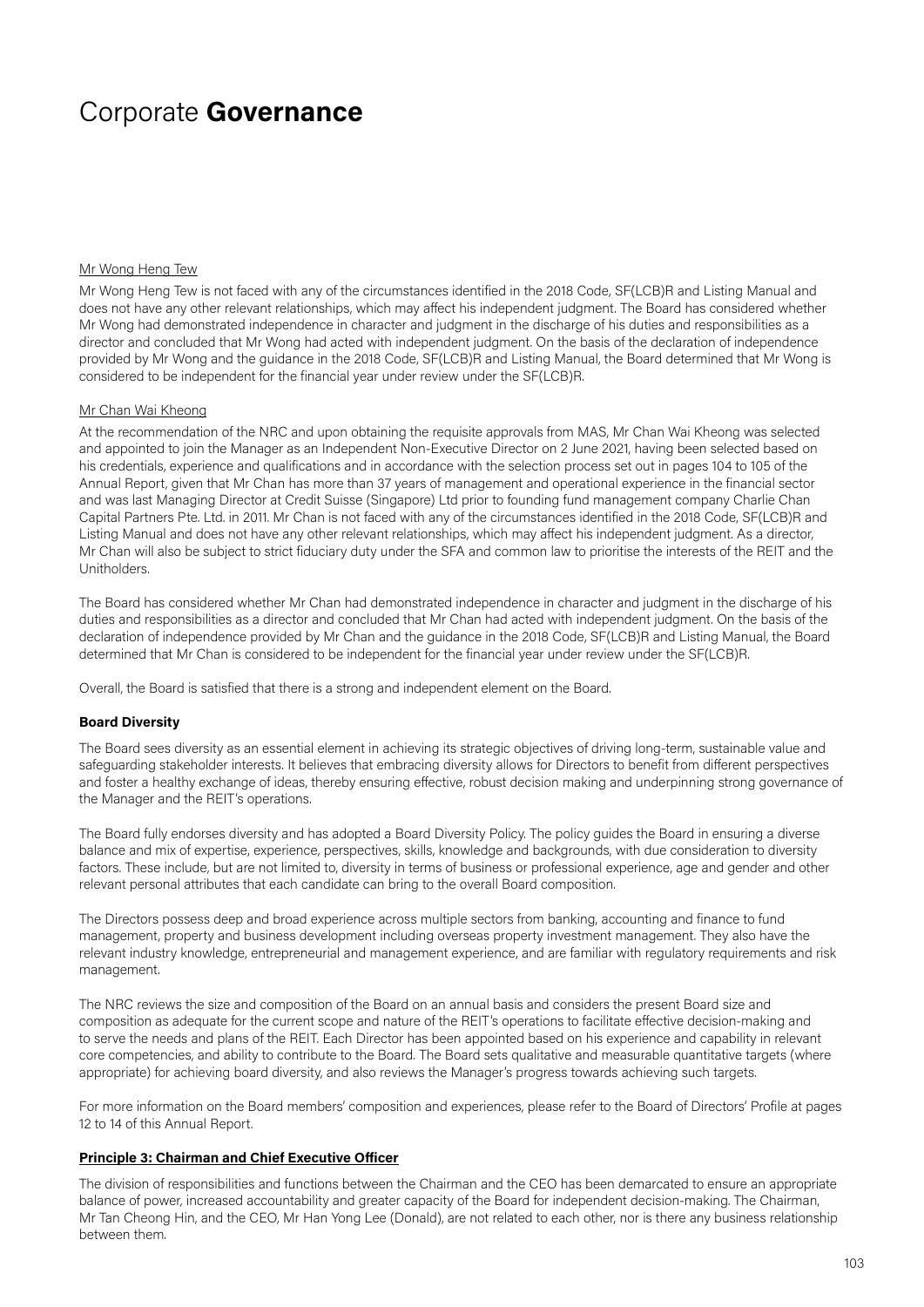The Chairman leads the Board to ensure its effectiveness by promoting a culture of openness and debate at the Board meetings on key issues pertinent to the business and operations of the REIT and the Manager. He encourages effective contribution from all Directors and facilitates constructive relations with the Board and between the Board and the Management. He ensures the Directors receive complete, adequate and timely information and promotes effective communication with Unitholders on the performance of the REIT. He also spearheads the Manager's drive to achieve and maintain high standards of corporate governance.

The CEO has full executive responsibilities over the business direction and operational decisions in managing the REIT. He is responsible for the day-to-day management of the REIT's business and accountable to the Board for the execution of the Board's adopted strategies and policies.

#### **Principle 4: Board Membership**

#### **NRC and its Roles and Responsibilities**

As at 31 December 2021, the NRC comprised all of the Directors of the Board, with each of the Directors being an Independent Non-Executive Director. The NRC is governed by written terms of reference defining its authority and duties, with explicit authority to investigate any matter within its term of reference.

The roles and responsibilities of the NRC include:

- Reviewing succession plans for directors, in particular the appointment and/or replacement of the Chairman, the CEO and key management personnel;
- Developing a process and criteria for evaluation of the performance of Board, its board committees and Directors;
- Reviewing training and professional development programmes for the Board and its Directors;
- Appointing and re-appointing Directors;
- Reviewing and recommending to the Board a general framework of remuneration for the Board and key management personnel, which should be aligned with the long-term interests and risk policies of the Manager; and
- Reviewing and recommending to the Board the specific remuneration packages for each Director as well as each key management personnel, covering all aspects of remuneration including but not limited to Director's fees, salaries, allowances, bonuses, options, share-based incentives and awards, and benefits in kind.

#### **Process for Selection, Appointment and Re-appointment of Directors**

The NRC reviews and makes recommendations to the Board on all nominations for appointments and re-appointments to the Board and the Board Committees. It also leads the process for the search, identification, evaluation and selection of suitable candidates for new directorships.

The criteria used to identify and evaluate potential new directors are based on the consideration of composition and progressive renewal of the Board and each director's background, experiences and knowledge in business and general management, and expertise relevant to the REIT's businesses. The NRC also considers the director's principal commitment, contribution and performance (e.g. attendance, preparedness, participation and candour), number of boards representations (and any conflicts of interest), including but not limited to, if applicable, as an Independent Director.

The composition of the Board is determined using the following principles:

- (i) The Chairman should be an Independent Non-Executive Director;
- (ii) To comply with regulatory requirements, at least half of the Board currently comprises Independent Directors; and
- (iii) The Board should be of an appropriate size and have a mix of experience in business, finance, legal and management skills, knowledge, experience, and other aspects of diversity critical to the REIT's business. Each Director should bring to the Board an independent and objective perspective to enable balanced and well-considered decisions to be made.

The NRC is of the view that the collection of skills, experience and diversity of the Board meets the needs of the Manager and the REIT, which is in line with the Board Diversity Policy disclosed on page 103. The profiles of the Directors are set out on page 12 to 14 of this Annual Report.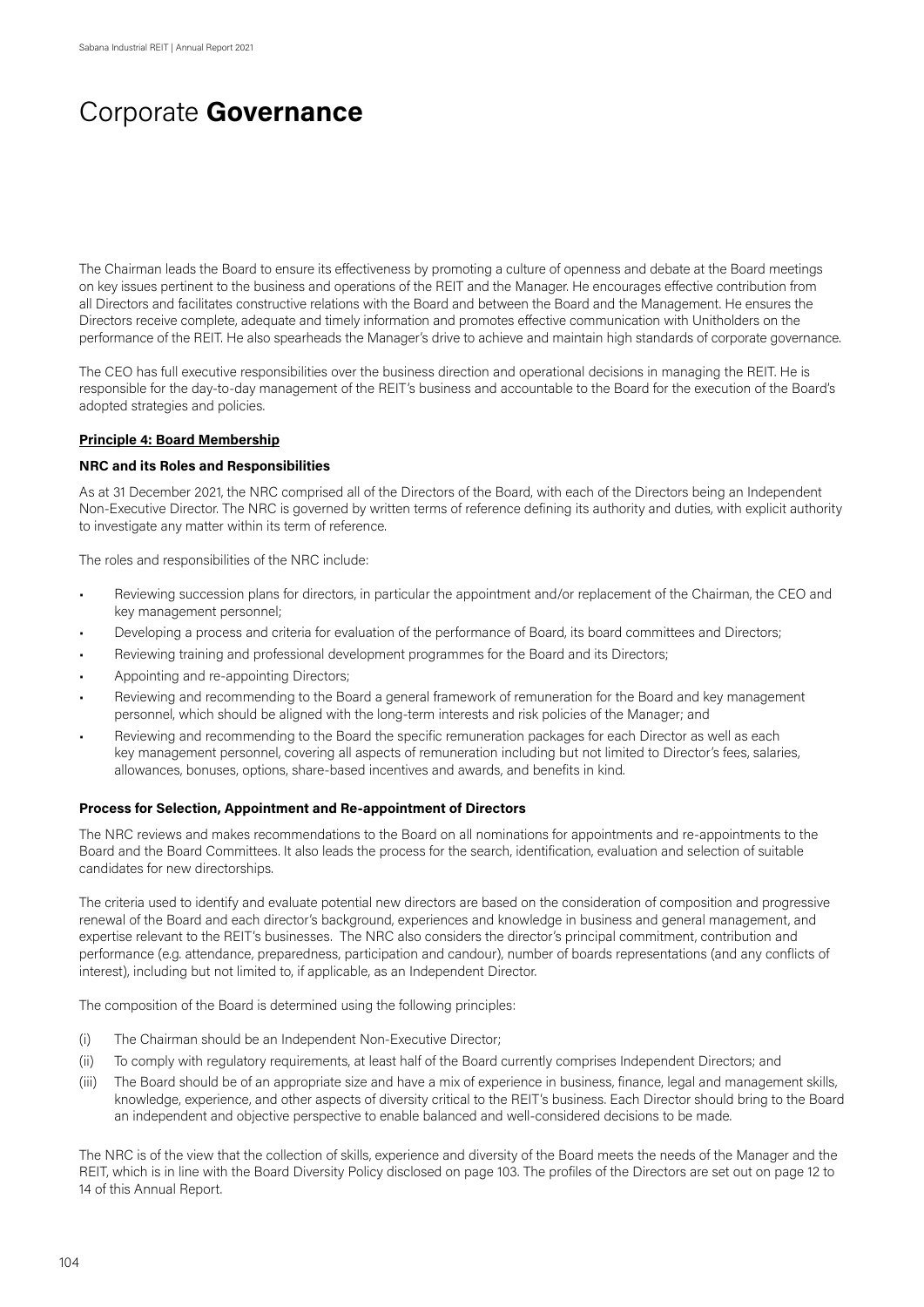In addition, the NRC conducts its search for possible candidates via networking contacts and recommendations. It also taps professional head-hunters from time to time to assist with the identification and shortlisting of candidates. In evaluating prospective candidates for the Board, the NRC will interview the candidate and conduct due diligence background checks such as references, bankruptcy checks and past misconducts to ensure the fitness and propriety of the individual. After all these internal processes are completed, the Manager will file a notification to the MAS for appropriate approval.

Board succession planning is considered during the annual review of the Board composition, re-appointment of Directors as well as when a Director gives notice of his intention to retire or resign. Appointments and re-appointments of Directors are also in accordance with the Constitution of the Manager, the SF(LCB)R and the Listing Manual. The Board seeks to refresh its membership progressively and in an orderly manner, whilst ensuring continuity and sustainability of corporate performance.

There were no alternate directors appointed in FY 2021. In keeping with the principle that a Director must be able to commit time to the affairs of the Manager, the Board will generally not approve the appointment of alternate directors.

#### **Review of Directors' Ability to Commit Time**

Directors are required to devote sufficient time and attention to adequately perform their roles, duties and responsibilities and attend to the affairs of the Manager and the REIT. The NRC reviews each Director's competing time commitments including employment and other board memberships to determine whether the Director has and can suitably fulfill his duties as a Director of the Manager on an annual basis and as and when there is a change to a Director's principal commitments. The principal commitments of each Director are listed in pages 12 to 14 of this Annual Report.

The Board is of the view that the limit on the number of listed company directorships that an individual Director may hold should be considered on a case-by-case basis, but as a general rule, each Director should hold no more than seven listed company board appointments. As at 31 December 2021, each Director did not hold more than four directorships in other listed companies.

Based on the reviews by the NRC, the Board is satisfied that each Director has been able to adequately discharge his duties and contribute to the overall effectiveness of the Board.

### **Review of Directors' Independence**

The NRC determines annually, and as and when circumstances require, whether a Director is independent. Please refer to Principle 2 "Board Composition and Guidance – Board Independence" and Principle 5 "Board Performance" for further information.

### **Principle 5: Board Performance**

The Manager recognises that a strong Board that provides effective guidance and directions to the Management is critical for the success of the REIT.

To this end, the NRC carries out an internal annual process to assess the effectiveness of the Board as a whole and the Board Committees and the contribution by each individual Director and the Chairman to the effectiveness of the Board. The assessment is based on a range of performance criteria as approved by the Board. As part of the review process, the individual Directors are required to complete performance evaluation forms for their role as a Board member and Board Committee member (as relevant). The evaluation results are consolidated and reported to the Chairman of NRC and Board. Where necessary, action plans are identified and implemented with the objectives to enhance the effectiveness of the Board, the Board Committees and individual Directors in the discharge of their roles and responsibilities.

#### **Board and Board Committee Evaluation**

The evaluation criteria for Board as a whole include Board composition, Board information, Board process, internal control and risk management, Board accountability, communication and standards of conduct, with a clear division of responsibilities and duties between the Board and the CEO.

For Board Committees, the general evaluation criteria include memberships and appointments, meetings, training and resources, standards of conduct, and communication with unitholders.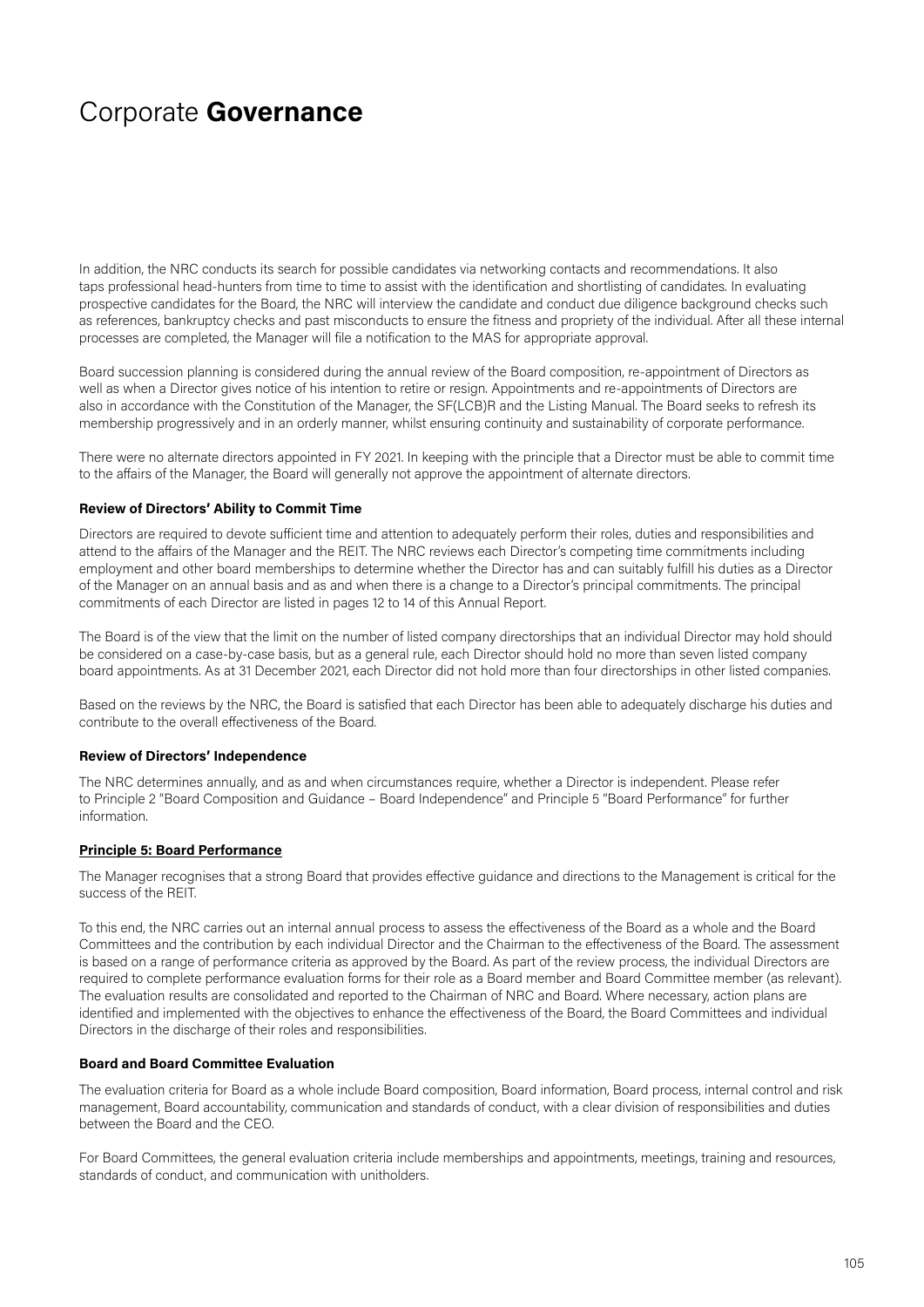Specifically for the ARC, the evaluation criteria focus on financial reporting, internal controls and risk management systems, internal audit process, external audit process, whistle-blowing, and the ARC's relationship with the Board.

For the NRC, the evaluation criteria include the process of selecting and appointing new Directors, board diversity, nomination of Directors for re-election, independence of Directors, board performance evaluation and succession planning, among others.

#### **Individual Directors Evaluation**

The NRC also determines, among other things, the independence of Directors and whether Directors*,* including those who hold multiple board representations or have other competing principal commitments, are able to and have been adequately carrying out his duties as Board and Board Committee members. It also evaluates areas such as the individual Directors' attendance and participation of meetings, and their contribution to these meetings as well as strategic thinking and risk management.

For FY 2021, the outcomes of the evaluations were satisfactory and the Directors as a whole received affirmative ratings across all evaluation criteria. The NRC has the discretion to engage external consultants to conduct the evaluation, if it deems necessary.

#### **REMUNERATION MATTERS**

### **Principle 6: Procedures for Developing Remuneration Policies**

#### **Principle 7: Level and Mix of Remuneration**

### **Principle 8: Disclosure on Remuneration**

The NRC, which currently comprises entirely Independent Non-Executive Directors, serves the crucial role of ensuring that a formal and transparent procedure is established for developing policy on executive remuneration and for fixing the remuneration packages of individual Directors and key management personnel.

The remuneration policy comprises the following distinct objectives:

- to ensure that the procedure for determining remuneration for Directors and executive officers is formal and transparent;
- to ensure that the level of remuneration is sufficient to attract and retain Directors and that the remuneration packages are competitive in attracting and retaining employees;
- to ensure that no Director is involved in deciding on his own remuneration;
- to ensure that remuneration is commensurate with employees' duties, responsibilities and length of service;
- to build sustainable value-creation to align with long-term Unitholder interest;
- to reward employees for achieving performance targets; and
- to enhance retention of key talents to build strong organisational capabilities.

The NRC determines remuneration packages, termination terms and service terms of individual Directors and the key management personnel in accordance with the aforementioned policies and to ensure that they are fair. The NRC takes into consideration the compensation benchmarks within the industry as appropriate, as well as the performance of the REIT and that of the individual key management personnel. This is to ensure that the level and mix of remuneration for the Manager remain competitive and aligned with Unitholders' interests in order to support the long-term success of the REIT. The NRC also considers how to build up depth in management strength and development of key management personnel to ensure sustainability, continual development of talent and renewal of strong and competent leadership in the interests of the REIT, as well as succession planning of key management personnel.

In FY 2021, a salary benchmarking exercise was conducted with the assistance of an independent remuneration consultant, Aurex Group. The benchmarking report covers both Directors and key management personnel, and is used as a guide and reference in determining the remuneration packages respectively. The consultant is not related to the Manager, its controlling shareholder or any of its Directors.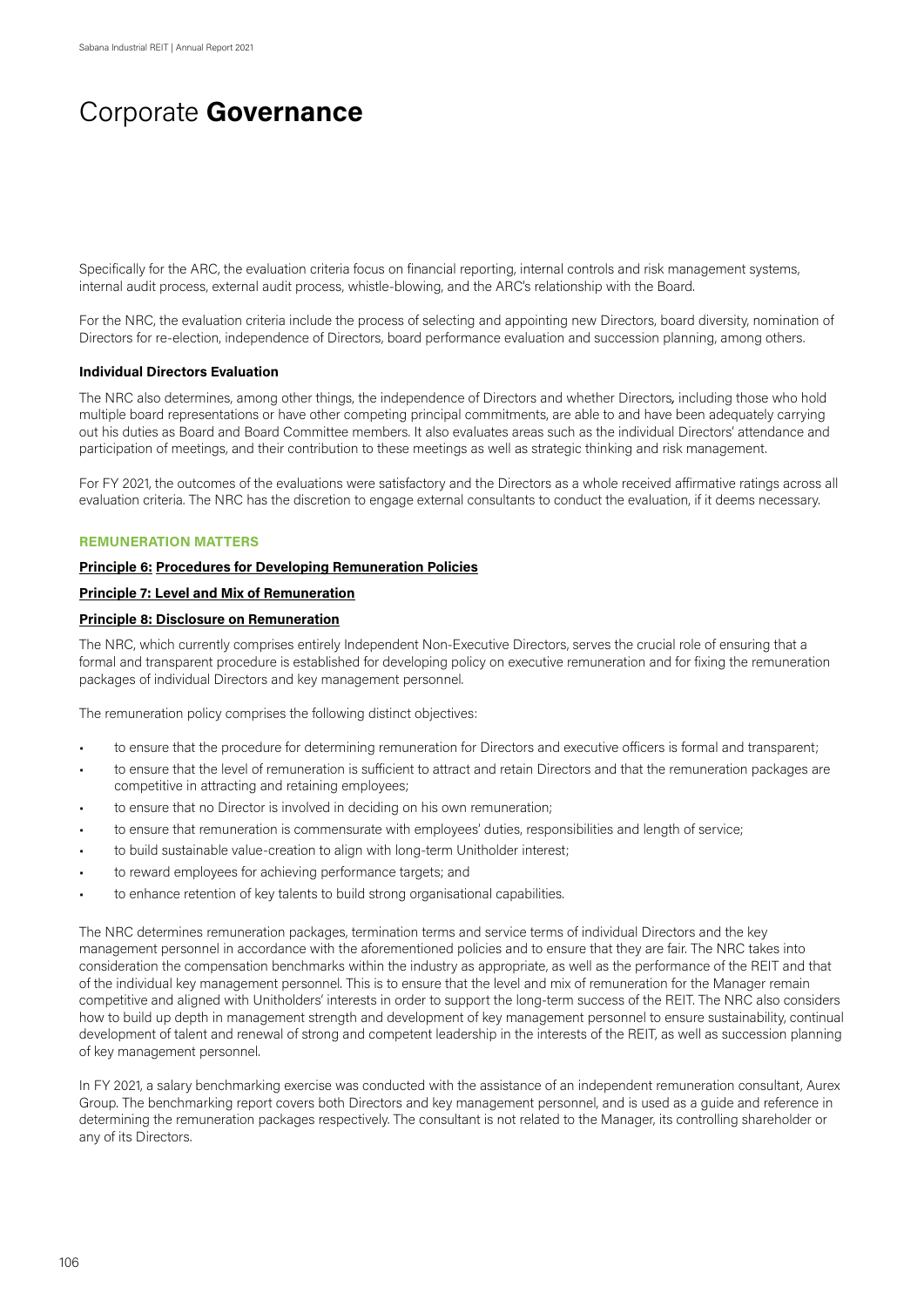#### **Performance-based Remuneration for Key Management Personnel**

Key management personnel's remuneration comprises three components, namely annual fixed salary, bonus and other benefits (i.e. leave encashment, mobile and transport allowances). The bonus component aims to encourage individual performance and consists of annual wage supplement and performance bonus. The variable components of key management personnel's remuneration are directly linked to the REIT's financial and non-financial performance as well as individual performance of the key management personnel, who is evaluated against clear and measurable key performance indicators ("**KPI**") approved by the NRC and Board that are aligned with the strategic goals of the REIT. Refer to page 108 of this Annual Report for the disclosure of renumeration for key management personnel.

This structure aims to motivate the key management personnel to work towards achieving the strategic goals of the REIT. It also promotes a culture of meritocracy and inculcates positive long-term behaviour amongst the key management personnel, aligning the way which the Manager conducts its business so as to attain stronger performance and greater efficiency. This process allows the Manager to retain outstanding performers and attract good candidates to execute the REIT's strategic priorities and business plans.

The Manager carries out a formal annual performance review of the key management personnel to reinforce identified strengths as well as focus on areas of improvements and draw up staff development plans. Based on the performance review, the NRC and the Board are of the opinion that all the KPIs used to determine the remuneration of key management personnel have either been met or exceeded. The NRC and the Board are of the view that the remuneration is in keeping with the performance of the REIT in FY 2021 and also facilitated the alignment of interests of key management personnel with those of Unitholders. The compensation structure is also aligned with the risk management policies of the REIT.

#### **Remuneration for Non-Executive Directors**

Independent Non-Executive Directors are paid a fixed fee based on the level of responsibilities at the Board level, and where applicable, additional responsibilities given in other committees set up by the Board. The chairmen of the Board, ARC and NRC are paid higher fees compared with members of the Board in view of the greater responsibilities carried by those appointments.

There are currently no option schemes or other long-term incentive schemes for Directors and employees. There are no employees who are substantial shareholders of the Manager, substantial Unitholders of the REIT, or immediate family members of any Director or the CEO or any substantial shareholder of the Manager or substantial Unitholder of the REIT. In addition, the remuneration of Directors and executive officers are paid entirely in cash only. No Director or executive officers are paid in the form of shares or interests in the Manager's controlling shareholder or its related entities and their remuneration is also not linked (directly or indirectly) to the performance of any entity other than the REIT.

#### **Disclosure of Remuneration of Directors and Key Management Personnel**

The remuneration of the Directors and employees of the Manager are paid directly by the Manager from the fees it receives. In this regard, the Manager's report on the remuneration paid and payable to each individual Director and the key management personnel from 1 January 2021 to 31 December 2021 is disclosed as follows:

| <b>Directors</b>                                    | Directors' fees (\$'000) |
|-----------------------------------------------------|--------------------------|
| Mr Tan Cheong Hin <sup>10</sup>                     | 146.8                    |
| Mr Wong Heng Tew <sup>11</sup>                      | 121.8                    |
| Mr Chan Wai Kheong <sup>12</sup>                    | 61.3                     |
| Mr Willy Shee Ping Yah @Shee Ping Yan <sup>13</sup> | 30.2                     |
| Mr Yeo Wee Kiong <sup>14</sup>                      | 36.5                     |

Mr Tan Cheong Hin was redesignated as Chairman of the NRC on 27 April 2021.<br>Mr Wong Heng Tew was appointed as member of the NRC on 27 April 2021.<br>Mr Chan Wai Kheong was appointed as an Independent Non-Executive Director, a

I'M Chair was needed to Sheeping Yah @ Shee Ping Yan joined the Manager on 1 January 2021 as an Independent Non-Executive Director and a member of the NRC and his last<br>day of service with the Manager was 26 April 2021.

Mr Yeo Wee Kiong joined the Manager on 1 January 2021 as an Independent Non-Executive Director, the Chairman of the NRC and a member of the ARC and his last day of service with the Manager was 26 April 2021.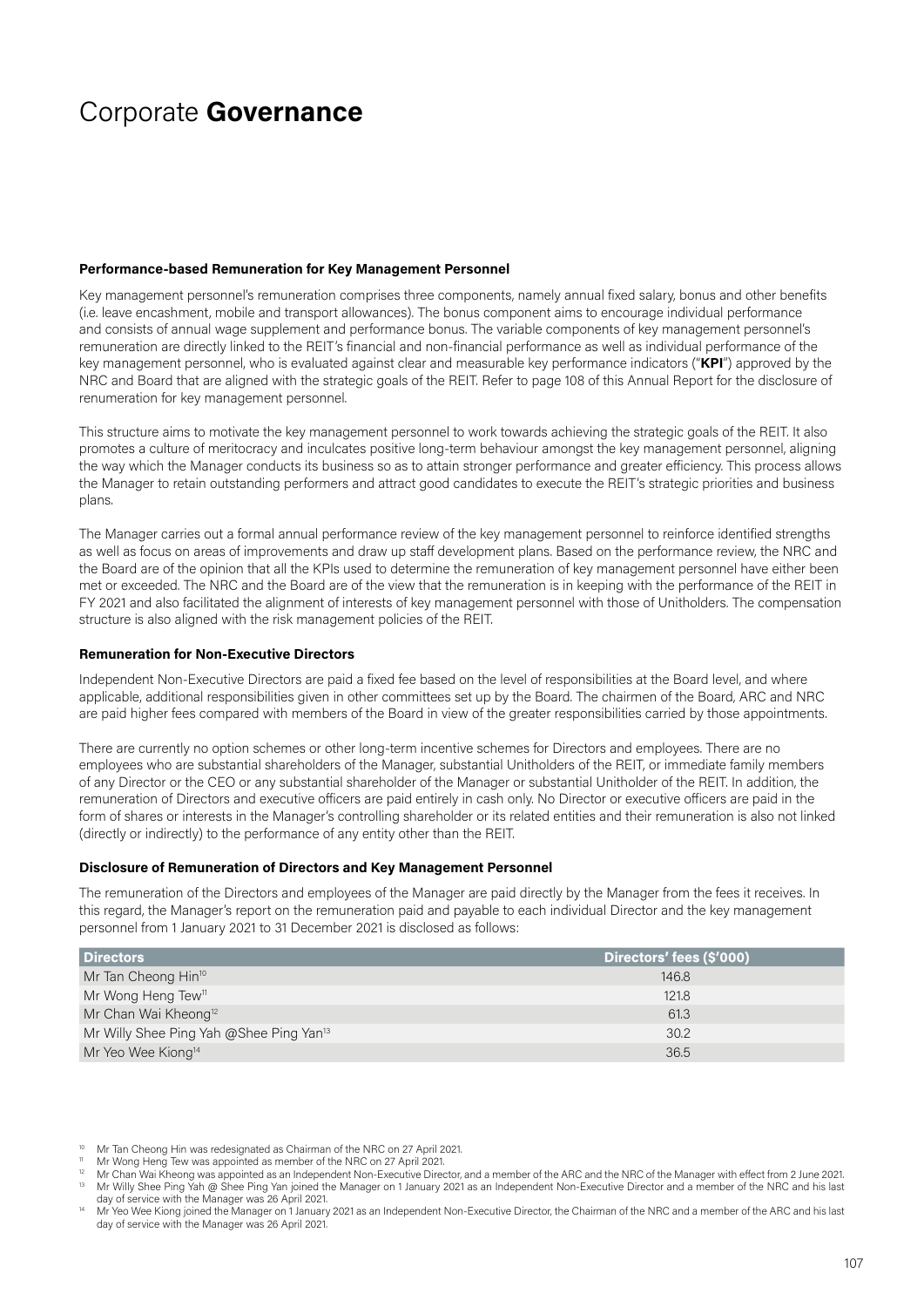| <b>Remuneration Bands of Key</b><br><b>Management Personnel</b> | <b>Designation</b>             | <b>Salary</b><br>(%) | <b>Bonus</b><br>(%) | <b>Other Benefits</b><br>(%) | <b>Total</b><br>(%) |
|-----------------------------------------------------------------|--------------------------------|----------------------|---------------------|------------------------------|---------------------|
| \$500,000 - \$750,000                                           |                                |                      |                     |                              |                     |
| Mr Han Yong Lee (Donald)                                        | Chief Executive Officer        | 69.0                 | 28.8                | 2.2                          | 100.0               |
| \$250,000 - \$500,000                                           |                                |                      |                     |                              |                     |
| Mr Lim Wei Huang                                                | <b>Chief Financial Officer</b> | 65.6                 | 27.5                | 6.9                          | 100.0               |
| <b>Below \$250,000</b>                                          |                                |                      |                     |                              |                     |
| Ms Yap Pui Ling (Jessica)                                       | <b>Head of Real Estate</b>     | 66.1                 | 27.5                | 6.4                          | 100.0               |

Note: Remuneration was based on amount paid and payable in FY 2021. There were no other key management personnel as at 31 December 2021.

Pursuant to the 2018 Code and the "Notice to All Holders of a Capital Markets Services Licence for Real Estate Investment Trust Management" issued by the MAS (Notice No: SFA4-N14), managers of real estate investment trusts, being holders of a Capital Markets Services Licence, are required, on a "comply or explain" basis, to disclose the remuneration of the CEO and each individual director on a named basis, and the remuneration of at least the top five key management personnel (who are not directors or the CEO), on a named basis, in bands no wider than \$250,000. and in aggregate the total remuneration paid to these key management personnel.

The Manager has decided (a) to disclose the CEO's remuneration in bands of \$250,000 (instead of the actual quantum) and (b) not to disclose the aggregate remuneration of all of the abovenamed key management personnel (excluding the CEO) for the following reasons:

- the key management team is small and to provide further disclosure on the actual amount of remuneration paid will be highly sensitive and may subject the Manager to risk of staff turnover, which is not in the best interests of Unitholders; and
- the remuneration of the key management personnel (including the CEO) is paid by the Manager and there is full disclosure of the total amount of fees paid to the Manager set out on page 179 of this Annual Report.

The Board believes the Unitholders and the REIT will not be prejudiced as a result of such non-disclosure. The Board is also of the view that despite the partial deviation from Provision 8.1 of the 2018 Code, the Manager has been transparent on remuneration matters in line with the intent of Principle 8 of the 2018 Code, as information on the Manager's remuneration policies, level and mix of remuneration, procedure for setting remuneration and the relationships between remuneration, performance and value creation has been disclosed in detail in the preceding paragraphs.

### **ACCOUNTABILITY AND AUDIT**

#### **Principle 9: Risk Management and Internal Controls**

The Board is responsible for the governance of risk and ensures that Management maintains a sound system of risk management and internal controls. The Board approves and determines the REIT's risk appetite, which is the nature and extent of material risks that the REIT is willing to take to achieve its strategic objectives and value creation.

The Board, through the ARC, reviews the adequacy of the Manager's risk management framework and ensures that a robust system of risk management and internal controls is in place to safeguard the interests of its Unitholders.

The ARC is governed by written terms of reference defining its authority and duties, with explicit authority to investigate any matter within its term of reference. The main duties of the ARC include reviewing and monitoring the effectiveness of the Manager's internal controls relating to financial, operational, compliance and risk management processes, at least annually. Please refer Principle 10 "Audit Committee" for further information on the ARC's roles and responsibilities.

#### **Risk Management Framework and Internal Control System**

Having a sound, robust and effective risk management is an integral part of the REIT's strategy. To this end, the Manager adopts an Enterprise Risk Management ("ERM") Framework which sets out the structure and process for managing risks in an integrated, systematic and consistent manner.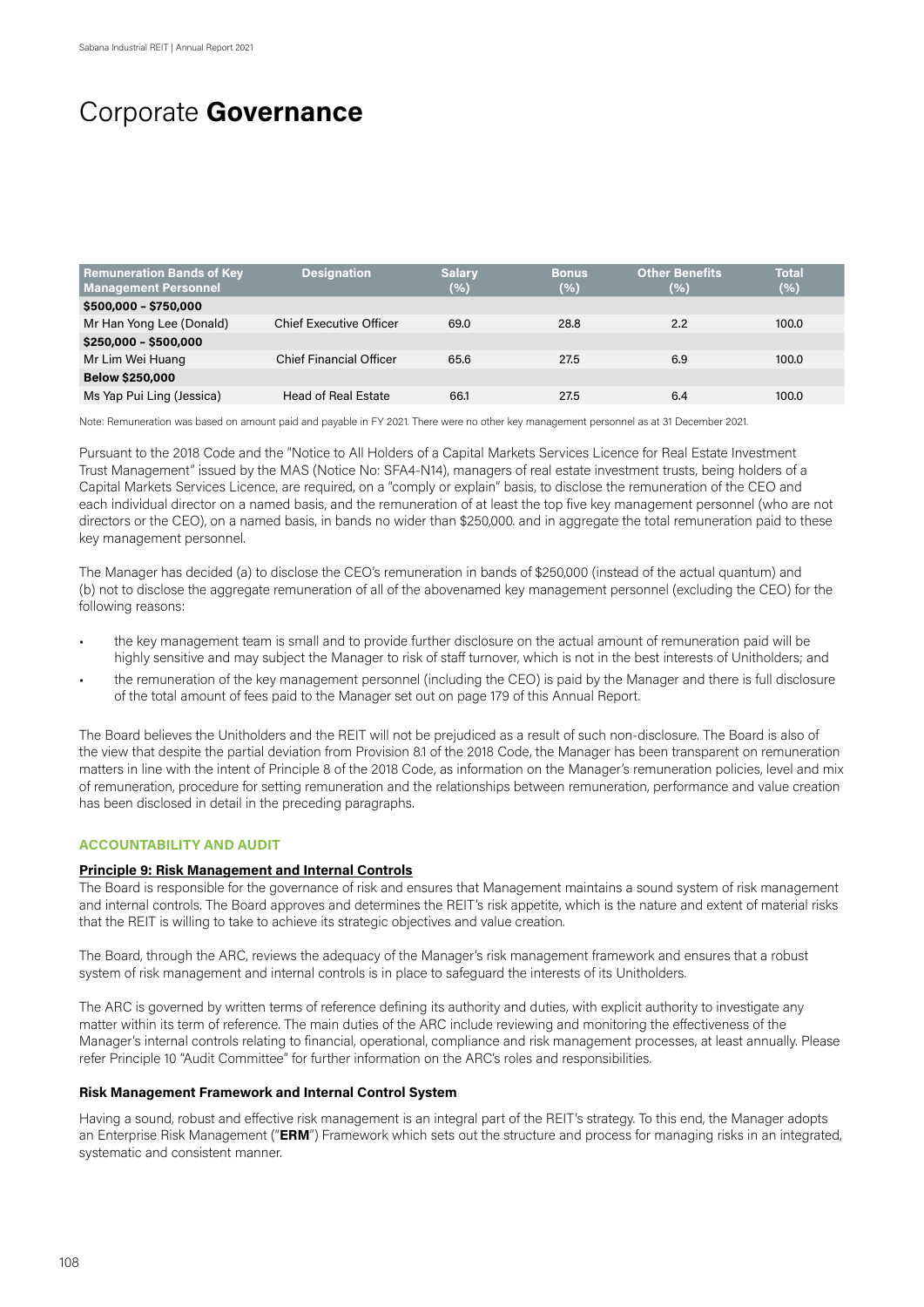The Manager reviews and updates its ERM Framework periodically to adapt to the changes in business climate. Through a structured risk identification process and the use of a risk register, the key financial, operational, compliance and information technology risks identified by the Management are documented and presented against the response strategies and control measures put in place to mitigate those risks. To enhance risk mitigation, the ERM framework is integrated with the internal auditor's annual work plan.

More information on the Manager's ERM Framework including the principal risks identified can be found in the ERM section on pages 118 to 120 this Annual Report.

The Board, the ARC and the Management work closely together to review the adequacy and effectiveness of risk management and internal controls systems at least once a year. They take into account the best practices and guidance in the Listing Manual and Risk Governance Guidance for Listed Boards set by the Corporate Governance Council.

The internal auditors conduct internal control reviews based on the internal audit plan (in relation to salient aspects of the Manager's internal control systems, including asset management, investment management, property management, procurement and payments, human resources, interested party transactions) approved by the ARC. The internal auditors report their findings and recommendations to the Management who would respond on the actions to be taken. The internal auditors submit internal audit reports at least twice yearly to the ARC. During FY 2021, the internal auditors conducted agreed-upon audit procedures on the adequacy and effectiveness of the measures for identifying and managing conflicts of interest. There were no material weaknesses of the internal control and risk management system identified during FY 2021.

### **Board's Comment on Internal Controls and Risk Management**

The Board has received assurance from the CEO and CFO of the Manager, that:

- the financial records have been properly maintained, that the financial statements for FY 2021 give a true and fair view of the REIT's operations and finances; and
- the Manager's risk management and internal control systems are adequate and effective to address the risks including financial, operational, compliance and information technology risks that the Manager considers relevant and material to the REIT's operations.

Based on the internal controls in place (including the procedures for managing conflicts of interest), the ERM Framework established and maintained by the Management, work performed by the internal and external auditors, and the assurance received from the CEO and CFO, the Board, with the concurrence of the ARC, is of the view that taking into account the nature, scale and complexity of the Manager's operations, the REIT's financial, operational, compliance, information technology controls, controls to manage conflicts of interest, and risk management systems were adequate and effective and all conflicts of interest have been effectively managed as at 31 December 2021. For procedures on the management of conflicts of interest, see page 114 of this Annual Report.

In this regard, the Board notes that the system of internal controls and risk management provides a reasonable but not absolute assurance that the REIT will not be severely affected by any event that could be reasonably foreseen. Neither can any system of internal controls and risk management provide absolute assurance against the occurrence of material errors, poor judgment, human error, losses, fraud or other irregularities. There were no material weaknesses identified by the Board or the ARC in relation to the internal controls or risk management systems of the REIT.

#### **Principle 10: Audit Committee***.*

#### **ARC and its Roles and Responsibilities**

As at 31 December 2021, the ARC comprises all of the Directors of the Board, with each of the Directors being an Independent Non-Executive Director. The Board is of the view that all the members of the ARC are suitably qualified with recent and relevant finance and accounting backgrounds to assist the Board in the areas of internal controls, financial and accounting matters, compliance and risk management. The ARC is governed by written terms of reference defining its authority and duties, with explicit authority to investigate any matter within its term of reference.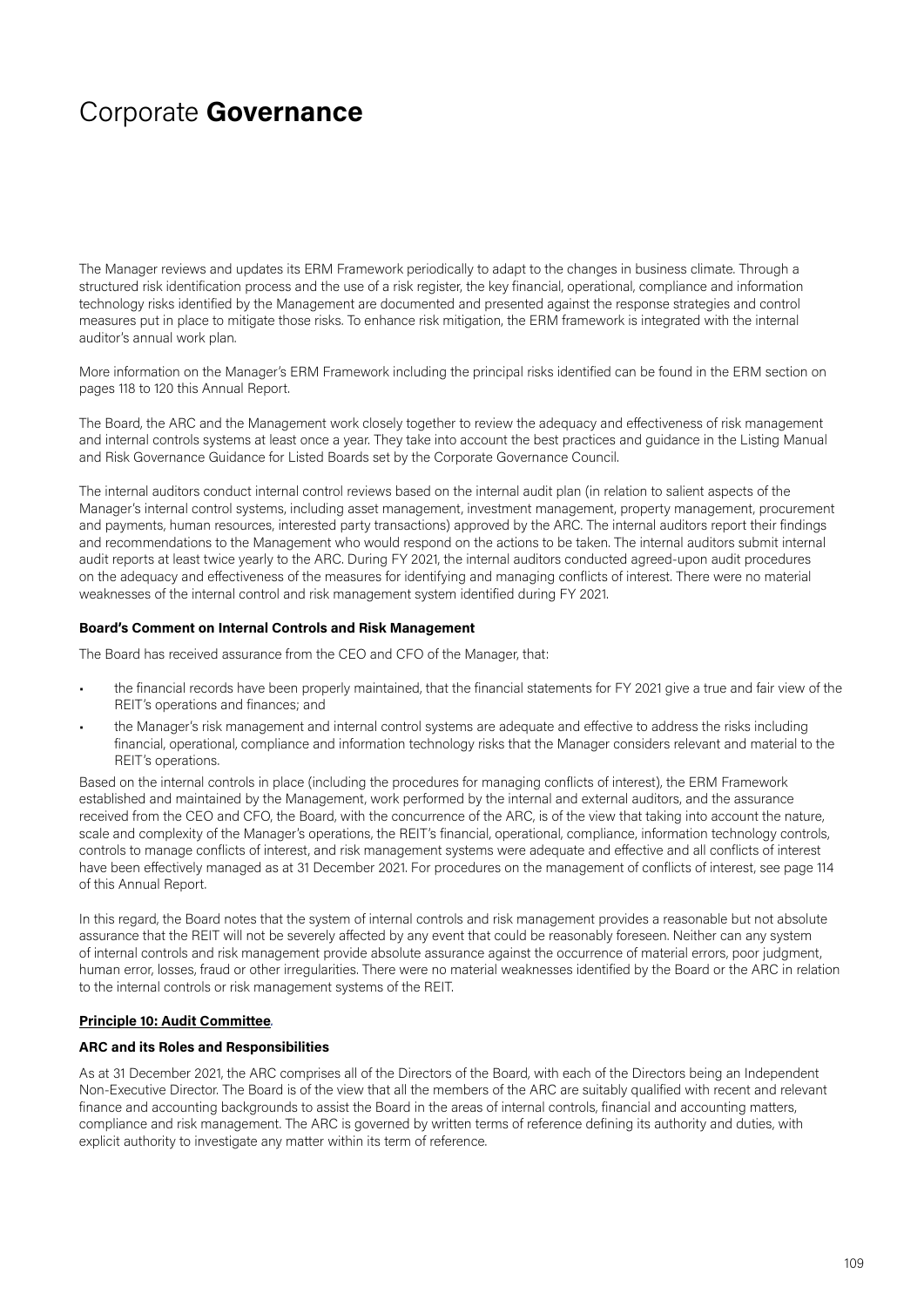The roles and responsibilities of the ARC include:

- Reviewing and recommending to the Board for approval, the half-yearly and full-year financial results and related SGX announcements;
- Reviewing Interested Person/Party Transactions and any donations of income derived from non-Shari'ah compliant sources<sup>15</sup> or non-core activities to charities;
- Reviewing the assurances from the CEO and CFO on the financial records and financial statements;
- Reviewing and approving the internal and external audit plans to ensure the adequacy of the audit scope;
- Reviewing the independence, adequacy and effectiveness of the external audit and the internal audit function;
- Reviewing and evaluating with internal and external auditors, the adequacy and effectiveness of internal control systems, including financial, operational, compliance and information technology controls, and risk management policies and framework;
- Reviewing the internal and external audit reports and monitoring the timely and proper implementation of any corrective or improvement measures;
- Reviewing the nature and extent of non-audit services, including their remuneration and terms of engagement, performed by the external auditors;
- Reviewing the independence and objectivity of the external auditors, and recommending to the Board on their appointment, re-appointment and removal; and
- Reviewing whistle-blowing arrangements put in place by the Management.

The separation of the roles of the Chairman of the Board and the Chairman of the ARC ensures greater independence of the ARC in the discharge of its duties. The ARC does not comprise former partners of the REIT's incumbent external auditors, KPMG LLP (a) within a period of two years commencing from the date of their ceasing to be partners of KPMG LLP; or (b) who have any financial interest in KPMG LLP.

During FY 2021, the ARC reviewed the half-yearly and full-year financial results for recommendation to the Board for approval and release of financial statements. The ARC received regular updates and discussed with external auditors and the Management on changes to accounting standards and issues which may have a direct impact on financial statements. The ARC also reviewed, among other matters, the following key audit matter identified by the external auditor for FY 2021:

| <b>Key Audit Matter</b>            | How this issue was addressed by the ARC                                                                                                                                                                                                                                                                                                                                                                                                                                                                                                                                                       |
|------------------------------------|-----------------------------------------------------------------------------------------------------------------------------------------------------------------------------------------------------------------------------------------------------------------------------------------------------------------------------------------------------------------------------------------------------------------------------------------------------------------------------------------------------------------------------------------------------------------------------------------------|
| Valuation of investment properties | The external valuations are conducted by independent professional valuers who have the<br>appropriate recognised professional qualifications and recent experience in the location and<br>category of properties being valued.                                                                                                                                                                                                                                                                                                                                                                |
|                                    | As required by the CIS Code, the independent valuer should not value the same property for<br>more than two consecutive financial years. The Management applies a rigorous process every<br>two years to select valuers based on their independence, track record, professional and relevant<br>expertise in the respective cluster of properties.                                                                                                                                                                                                                                            |
|                                    | The ARC considered the methodology applied to the valuation model in assessing the valuation<br>of investment properties conducted by these valuers, and also evaluated the valuers' objectivity<br>and competency. The ARC reviewed the reasonableness of the projected cash flows, the<br>key assumptions used (including market rental growth, price per square foot, terminal yield,<br>capitalisation and discount rates) and the procedures taken where rates were outside the<br>expected range in the valuation model, taking into consideration comparability and market<br>factors. |
|                                    | The valuation of investment properties was an area of focus for the external auditors. Please refer<br>to page 124 of this Annual Report for the key audit matter as reported by the external auditors in<br>the audit report for the financial year ended 31 December 2021.                                                                                                                                                                                                                                                                                                                  |
|                                    | No other significant matter came to the attention of the ARC during the course of the review.                                                                                                                                                                                                                                                                                                                                                                                                                                                                                                 |

<sup>15</sup> The ARC's responsibility to review donations of income derived from non-Shari'ah compliant sources is no longer applicable after the removal of Shari'ah compliance requirement of the REIT effective from 21 October 2021.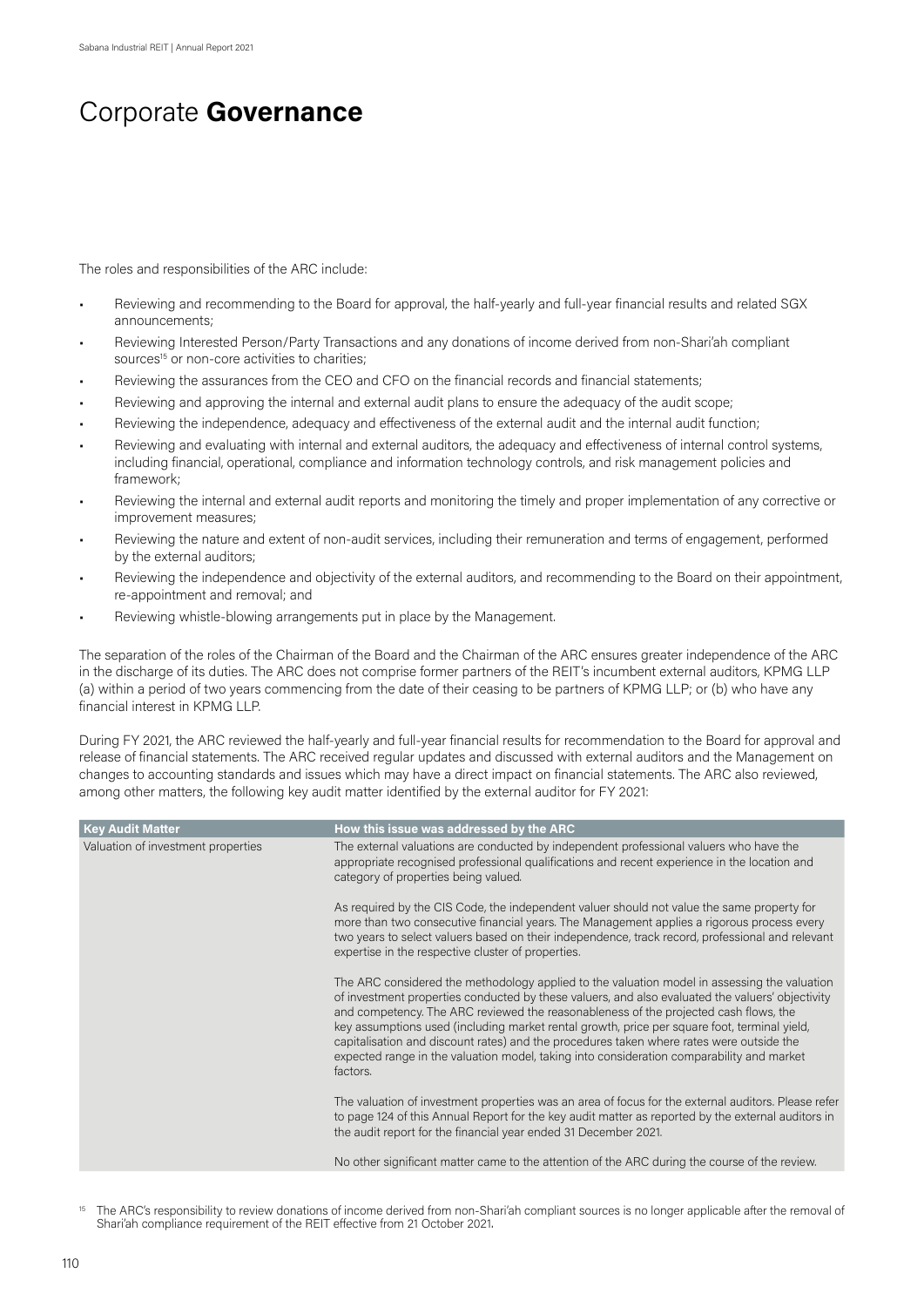The ARC meets with internal and external auditors without the presence of the Management at least once a year. The ARC has full access to and co-operation by the Management and full discretion to invite any Director or employee of the Manager to attend its meetings.

### **Internal and External Audit**

The ARC, through the assistance of internal and external auditors, reviews and reports to the Board on the adequacy and effectiveness of the Manager's system of controls, including financial, operational, compliance and information technology controls put in place by the Management as part of the framework.

The ARC decides on the appointment, termination and remuneration of the head of the internal audit function. Additionally, the ARC ensures that the internal audit is adequately resourced and has appropriate standing with Sabana Industrial REIT. The internal audit function of the Manager is outsourced to BDO Advisory Pte Ltd. The internal auditors are guided by the International Standards for the Professional Practice of Internal Auditing set by the Institute of Internal Auditors, and report directly to the ARC on audit matters. The internal audit function has unfettered access to all the REIT's documents, records, properties and personnel, including the ARC, and has appropriate standing within the Management. The ARC is of the view that the internal auditors are independent, effective and have adequate resources to perform its functions.

Similarly, the ARC makes recommendation to the Board on the appointment or re-appointment of the external auditors, taking into consideration the scope, results of the audit, as well as the cost effectiveness, independence and objectivity of the external auditors.

For FY 2021, the ARC has conducted a review of all non-audit services provided by the external auditors to REIT and its subsidiaries and is satisfied that the extent of such services will not prejudice the independence and objectivity of the external auditors. The amount paid and payable to external auditors for audit and non-audit services fees were approximately \$212,000 and \$69,300 respectively for FY 2021. Non-audit service fee was less than 50% of total fees paid to the external auditors.

The ARC, with the concurrence of the Board, has recommended the re-appointment of KPMG LLP as the external auditors. The re-appointment of the external auditors will be subject to approval by way of an ordinary resolution of Unitholders at the Annual General Meeting ("**AGM**"), to be held on 26 April 2022.

In appointing the audit firms for the REIT and its subsidiaries, the Board is satisfied that the REIT has complied with the requirements of Rules 712 and 715 of the Listing Manual.

#### **Whistle-blowing Policy**

The Manager has established procedures to provide employees of the Manager and the tenants and vendors of the REIT with well-defined and accessible channels to report on suspected fraud, corruption, dishonest practices or other similar matters relating to the REIT or the Manager and its employees and Directors, directly to the Chairman of ARC, which comprises three Independent Directors, without fear of retaliation, discrimination or adverse consequences. This policy has been updated and published on the REIT's website at http://sabana.listedcompany.com/whistleblowing.html.

The aim of the whistle-blowing policy is to encourage the reporting of such matters in good faith, with the confidence that the identities of those making such reports will be kept confidential and they would be treated fairly, and to the extent possible, be protected from reprisal. The ARC is responsible for the oversight and monitoring of the investigation of whistle-blowing reports made in good faith. Independent, thorough investigations and appropriate follow-up actions will be taken.

### **UNITHOLDER RIGHTS AND ENGAGEMENT**

### **Principle 11: Shareholder Rights and Conduct of General Meetings**

The Manager is committed to treating all Unitholders fairly and equitably in order to enable them to exercise their Unitholders' rights under the Trust Deed and the relevant laws and regulations.

### **General Meetings**

The Manager welcomes active Unitholder participation at the general meetings. It believes that AGMs and extraordinary general meetings ("**EGMs**") serve as an opportune forum for Unitholders to meet the Board and senior management and to communicate their views.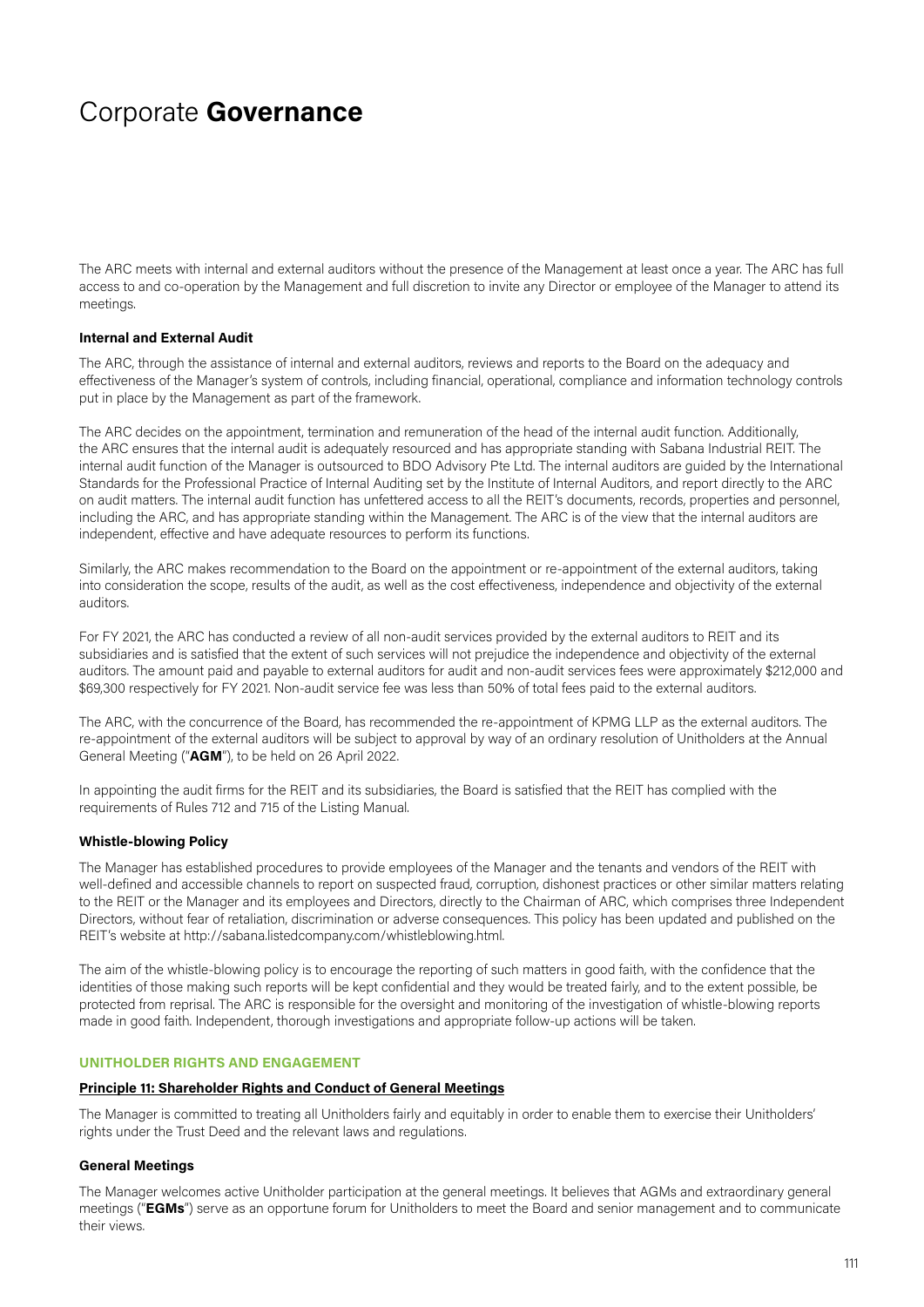Prior to each general meeting, Unitholders are provided with timely information of general meetings through notices sent to them and also published on SGXNet, newspapers, and Sabana Industrial REIT's website, in accordance with the requisite notice period, to enable Unitholders to participate effectively and vote at such meeting. Printed copies of the Annual Report are made available to Unitholders upon request and electronic copies of the Annual Report can be downloaded from the REIT's website. Separate resolutions are proposed for substantially separate issues at the meetings and detailed information is provided on each resolution to enable Unitholders to exercise their votes on an informed basis.

Amidst the COVID-19 situation, the Manager has complied with the health advisory issued by the relevant authorities and held the AGM on 27 April 2021 pursuant to the COVID-19 (Temporary Measures) (Alternative Arrangements for Meetings for Companies, Variable Capital Companies, Business Trusts, Unit Trusts and Debenture Holders 2020 ("**COVID-19 Order**") via electronic means in consideration of the welfare of Unitholders. Pursuant to the COVID-19 Order, the Manager will conduct the upcoming AGM to be held on 26 April 2022 electronically only via audio-visual webcasts and/or audio streams; accepting questions submitted in advance of the meeting and "live" during the meeting, addressing substantial and relevant questions in advance of, or "live" at, the AGM; and voting by appointing the Chairman of the meeting as proxy. When there were no pandemic risks and the COVID-19 Order was not in operation, the REIT's usual practice is that Unitholders may participate and vote at general meetings and appoint proxy(ies) to participate and vote on their behalf if they are unable to attend in person.

The Manager has implemented the system of voting by poll at its AGMs or EGMs. Results of each resolution put to vote at the AGM or EGM are processed by independent scrutineers and the results are announced with details of percentages in favour and against, in a timely manner after the meeting via SGXNet. The minutes of the AGM and/or EGM recording the substantial and relevant comments made and questions raised by Unitholders, and responses from the Board and the Management, are published within one month after the meetings.

All Directors, including the Chairman of the Board, the respective Chairman of each of the Board Committees, the Management and the external auditors attended the AGM held on 27 April 2021. Please refer to Principle 1 "The Boards' Conduct of Affairs" for further details on the attendance of the Directors.

Provision 11.4 of the 2018 Code requires an issuer's constitutive documents to allow for abstentia voting at general meetings of Unitholders. Sabana Industrial REIT's Trust Deed currently does not permit Unitholders to vote at general meetings in absentia (such as via mail, email or fax). The Manager is of the view that despite the deviation from Provision 11.4 of the 2018 Code, Unitholders nevertheless have opportunities to communicate their views on matters affecting the REIT even when they are not in attendance at general meetings. For example, Unitholders may appoint proxies to attend, speak and vote, on their behalf, at general meetings. The Manager will consider implementing relevant amendments to the Trust Deed to allow for abstentia voting after careful study to ensure that the integrity of information and authentication of the identity of Unitholders through the web are not compromised, and legislative changes are effected to recognise remote voting.

#### **Distribution Policy**

Sabana Industrial REIT's distribution policy is to distribute at least 90.0% of its distributable income to Unitholders. In FY 2021, 100% of its distributable income was distributed.

### **Principle 12: Communication with Shareholders**

### **Principle 13: Stakeholders Interests**

The Manager is committed to providing timely, clear, consistent and comprehensive information to Unitholders on the REIT's strategy and business operations. It releases timely and full disclosure of all material information relating to the REIT by way of public releases or announcements through the SGX-ST via SGXNet and on its website at http://www.sabana-reit.com.

The Manager conducts regular briefings for the media and analysts which will generally coincide with the release of the REIT's financial results. The investor relations (**"IR"**) team utilises its website as a means of providing information to the Unitholders and the broader investment community. News releases, investor presentations and financial results are available on the website immediately after they have been released to the market.

The Manager has a dedicated IR team which regularly communicates with the Unitholders and attends to their queries and concerns. The Manager has adopted an Investor Relations Policy, which is available on the REIT's corporate website that outlines the principles and practices for the Manager in engaging the REIT's Unitholders and the broader investment community. These guidelines ensure effective communication to investors to enable them to arrive at informed investment decisions with respect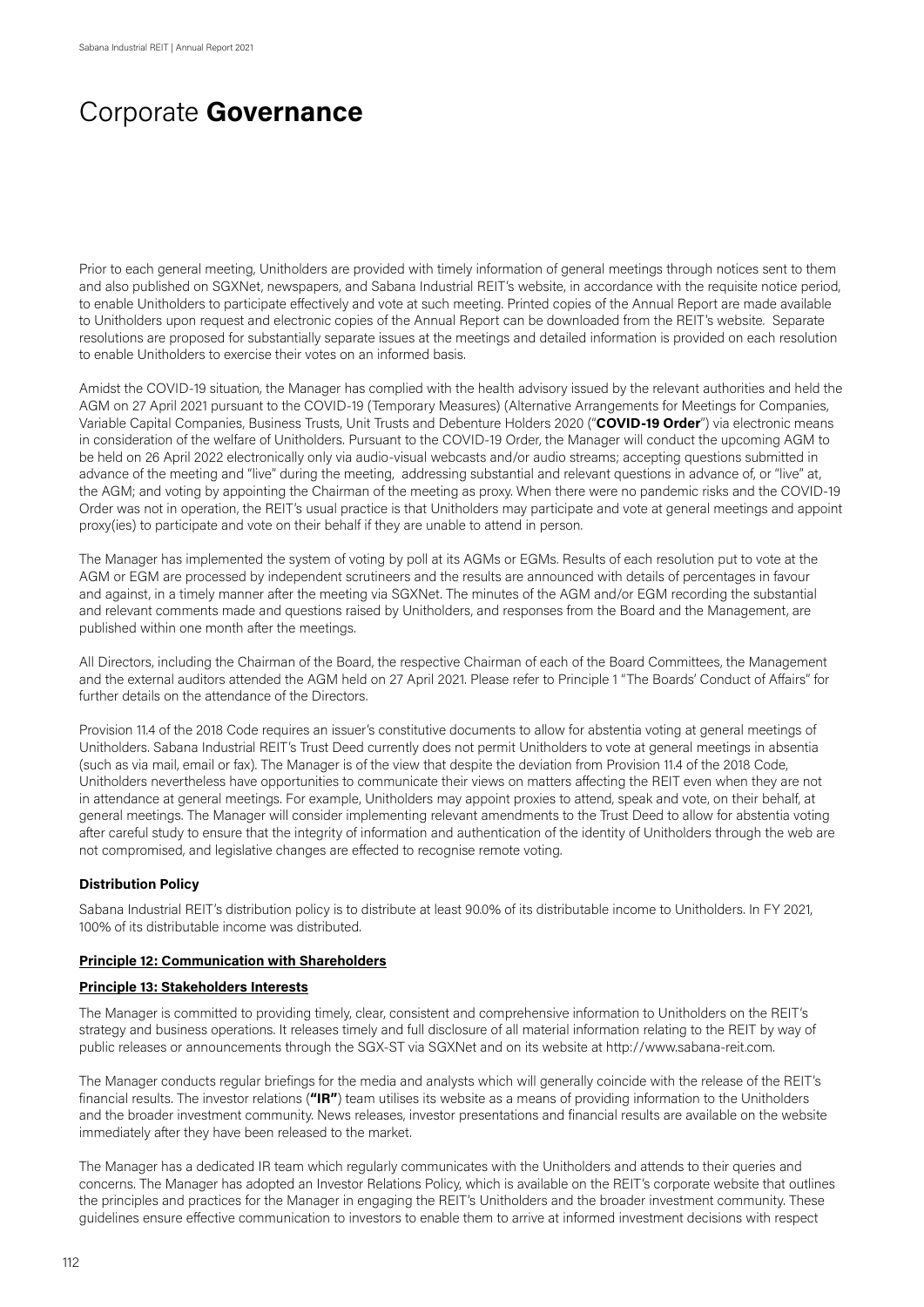to the REIT. The Manager also has put in place processes to update and discuss with the Board on views and feedback of key Unitholders with whom the key management personnel engages.

The REIT's website (http://www.sabana-reit.com) contains pertinent information such as its structure, strategy and portfolio. All announcements, including media releases, are uploaded on SGXNet and updated on the website as soon as practicable after their release.

The Investor Relations section of the website contains various investor-focused information and publications including circulars and annual reports, sustainability reports, financial information and financial results. The REIT's trading unit price is also made available on the website on a 10-minute delay basis. Contact details of the IR team are available on the website to allow Unitholders and other stakeholders to ask question and receive responses in a timely manner. For investor and media enquiries, Unitholders and the media can reach out to the IR team by the email address which is provided on the corporate website, or they can fill up a contact form and request to be reached. Depending on the nature of the inquiry, the IR will typically respond to the inquirer within a week. To provide timely access to information, Unitholders are able to sign up for an email alert service, and be updated whenever there are any announcements.

More information on how the Manager communicates with Unitholders and other stakeholders are set out on pages 62 to 63 of this Annual Report, under "Investor Relations".

### **ADDITIONAL INFORMAITON**

#### **Dealing in Securities**

The Manager's Code of Best Practices on Securities Transactions encourages Directors and employees to hold Units but forbids them to:

- trade during the blackout period, which commences one month before the announcement of property valuations, half-yearly or annual results to the public and ending on the day of announcement or other specified date;
- trade at any time in possession of price sensitive information;
- communicate price sensitive information to any person as imposed by insider trading laws;
- trade in Units on short-term considerations.

Directors are also required to disclose their dealings in Units to the Manager within two business days after such acquisition or occurrence. Announcements of such interest notifications will be made via SGXNet.

In addition, the Manager will comply with any relevant disclosure requirements under the SFA. The Manager has also undertaken that it will not deal in the Units during the period commencing one month before the public announcement of the REIT's annual results, half-yearly results and (where applicable) property valuations, and ending on the date of announcement of the relevant results, or the case may be, property valuations.

### **Review Procedures for Interested Person/Party Transactions ("IPTs")**

The Manager has established procedures to ensure that all IPTs should be undertaken on an arm's length basis and on normal commercial terms, which are generally no more favourable than those extended to unrelated third parties. Thus, the interests of the REIT and the Unitholders will not be prejudiced.

The Manager demonstrates to its ARC that such transactions satisfy the foregoing criteria, which may entail obtaining (where practicable) quotations from parties unrelated to the Manager; or obtaining two or more valuations from independent professional valuers (in accordance with the Property Funds Appendix).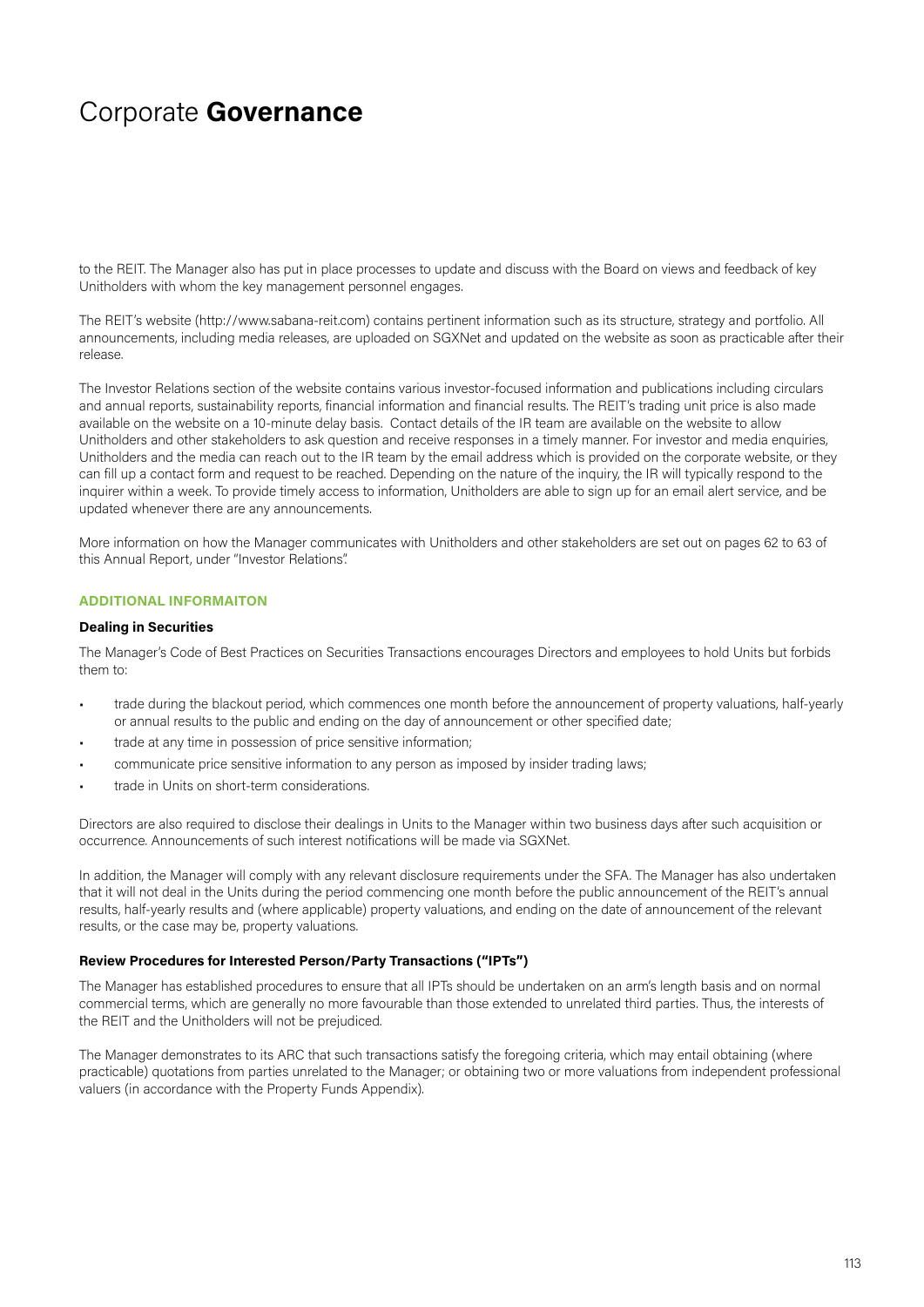The following IPTs are subjected to regular periodic reviews by the ARC:

- Transactions (either individually or as part of a series or if aggregated with other transactions involving the same interested person during the same financial year) equal to or exceeding \$100,000 in value but below 3.0% of the value of the REIT's net tangible assets will be subject to review by the ARC at regular intervals;
- Transactions (either individually or as part of a series or if aggregated with other transactions involving the same interested person during the same financial year) equal to or exceeding 3.0% but below 5.0% of the value of the REIT's net tangible assets will be subject to review and prior approval of the ARC and immediately announced on SGX-ST. Such approval shall only be given if the transactions are on normal commercial terms and are consistent with similar types of transactions made by the Trustee with third parties which are unrelated to the Manager; and
- Transactions (either individually or as part of a series or if aggregated with other transactions involving the same interested person during the same financial year) equal to or exceeding 5.0% of the value of the REIT's net tangible assets will be reviewed and approved prior to such transactions being entered into, on the basis described in the preceding paragraph, by the ARC which may, as it deems fit, request advice on the transactions from independent advisers, including the obtaining of valuations from independent professional valuers. Furthermore, under the Listing Manual and the Property Funds Appendix, such transactions would have to be approved by the Unitholders at a meeting of Unitholders duly convened and held in accordance with the provisions of the Trust Deed.

For IPTs entered into or to be entered into by the Trustee, the Trustee is required to consider the terms of such transactions to satisfy itself that such transactions are conducted on an arm's length basis and on normal commercial terms, are not prejudicial to the interests of the REIT and the Unitholders, and are in accordance with all applicable requirements of the Property Funds Appendix and/or the Listing Manual relating to the transaction in question.

Further, the Trustee has the ultimate discretion under the Trust Deed to decide whether or not to enter into an IPT. If the Trustee is to sign any IPT contract, the Trustee will review the contract to ensure that it complies with the requirements relating to IPTs as well as such other guidelines as may from time to time be prescribed by the MAS and the SGX-ST to apply to real estate investment trusts.

The Manager maintains a register to record all IPTs entered into by the REIT and incorporates into its internal audit plan a review of the IPTs. The ARC reviews the internal audit reports to ascertain that the guidelines and procedures established to monitor IPTs have been complied with. In addition, the Trustee also has the right to review such audit reports to ascertain that the Property Funds Appendix have been complied with. The ARC periodically reviews all IPTs to ensure compliance with the Manager's internal control procedures and with the relevant provisions of the Property Funds Appendix and/or the Listing Manual. The review includes the examination of the nature of the transactions and the supporting documents or such other data deemed necessary by the ARC.

Details of all IPTs (equal to or exceeding \$100,000 each in value) entered into by Sabana Industrial REIT in FY 2021 are disclosed on page 184 of this Annual Report.

### **Dealing with Conflicts of Interest**

The following procedures are established by the Manager to deal with potential conflicts of interest issues:

- The Manager is dedicated to Sabana Industrial REIT and will not manage other REITs which invest in similar properties as Sabana Industrial REIT;
- All executive officers will be working exclusively for the Manager and will not hold executive positions in other firms;
- All resolutions in writing of the Directors in relation to matters concerning the REIT must be approved by a majority of the Directors who do not hold an interest, including at least two Independent Directors;
- In respect of matters in which the Sponsor and/or its subsidiaries have an interest, direct or indirect, any nominees appointed by the Sponsor and/or its subsidiaries to the Board to represent their interest will abstain from voting. In such matters, the quorum must comprise a majority of the Independent Non-Executive Directors and must exclude the nominee Directors of the Sponsor and/or its subsidiaries;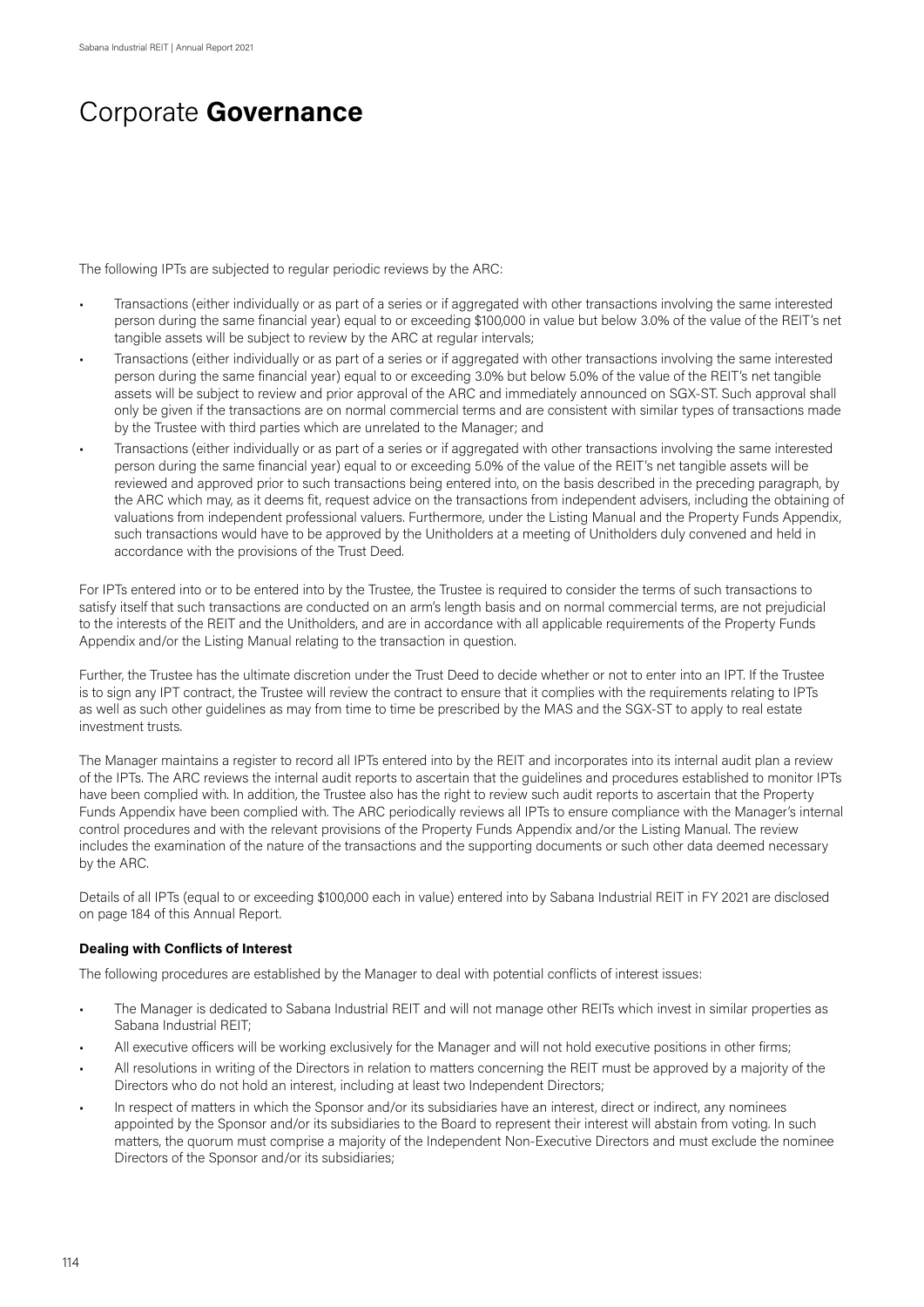- It is also provided in the Trust Deed that if the Manager is required to decide whether or not to take any action against any person in relation to any breach of any agreement entered into by the Trustee for and on behalf of the REIT with a related party of the Manager, the Manager shall be obliged to consult a reputable law firm (acceptable to the Trustee) which shall provide legal advice on the matter. If the said law firm is of the opinion that the Trustee has a prima facie case against the party allegedly in breach under such agreement, the Manager shall be obliged to take appropriate action in relation to such agreement. The Directors shall have a duty to ensure that the Manager so complies. Notwithstanding the foregoing, the Manager shall inform the Trustee as soon as it becomes aware of any breach of any agreement entered into by the Trustee for and on behalf of the REIT with a related party of the Manager and the Trustee may take any action it deems necessary to protect the rights of Unitholders and/or which is in the interest of Unitholders. Any decision by the Manager not to take action against a related party of the Manager shall not constitute a waiver of the Trustee's right to take such action as it deems fit against such related party;
- If a member of the ARC or Board has an interest in a transaction, he is required to disclose his interest to the Board immediately, abstain from participating in the review and approval process in relation to that transaction.

In respect of issues involving potential conflicts of interests with the Sponsor and its related entities, the following additional procedures have been established:

- The Board members who decide on the issue will all be Independent Directors;
- The Manager does not share any information relating to the REIT's business strategy or operations with the Sponsor;
- The Manager is dedicated to obtain, taking into consideration prevailing market considerations, competitive rental terms from existing and new tenants for the REIT's properties. All leasing rates, terms and property marketing information should be determined solely based on prevailing market conditions, common market practices and commercial considerations. In the event of dealing with conflicting or common tenants with ESR-REIT, the Manager should maintain the above consistent practice when pursuing all leasing opportunities;
- The Manager will ensure that the REIT does not transact (i.e. acquire or divest properties) with ESR-REIT; and
- For any potential transaction with the Sponsor or its related entities (excluding transactions with ESR-REIT), the Manager's IPT procedures as disclosed on pages 113 to 114 of this Annual Report shall apply.

On an annual basis, an independent internal auditor will be appointed at the Manager's own expense to conduct a review on the adequacy and effectiveness of the measures for managing potential conflicts of interests arising from transactions involving the REIT. In addition, the Manager will disclose in the REIT's annual report that written assurances have been given by the Board, CEO and CFO that potential conflicts of interest have been effectively managed.

#### **Material Contracts**

There are no material contracts entered into by Sabana Industrial REIT or any of its subsidiaries that involve the interests of the CEO, any Director or any controlling Unitholder, except as disclosed in this annual report.

### **Dealing with Shari'ah Compliance**

Shari'ah compliance means adherence to the tenets of Islamic law, which places due consideration upon ethics and social responsibility. Prior to 21 October 2021, the Manager ensured total non-Shari'ah compliant rental income did not exceed 5.0% per annum of the gross revenue of the REIT's portfolio of properties. As part of the Shari'ah compliance requirement, donation of non-compliant income is made to charitable causes (without tax benefits). Effective from 21 October 2021, the REIT has removed its Shari'ah compliance requirement including the requirement for its business to be managed in compliance with Shari'ah investment principles and procedures (including investing in Shari'ah compliant real estate and real estate-related assets). The total amount of fees incurred for Shari'ah advisory services for FY 2021 is approximately \$68,234.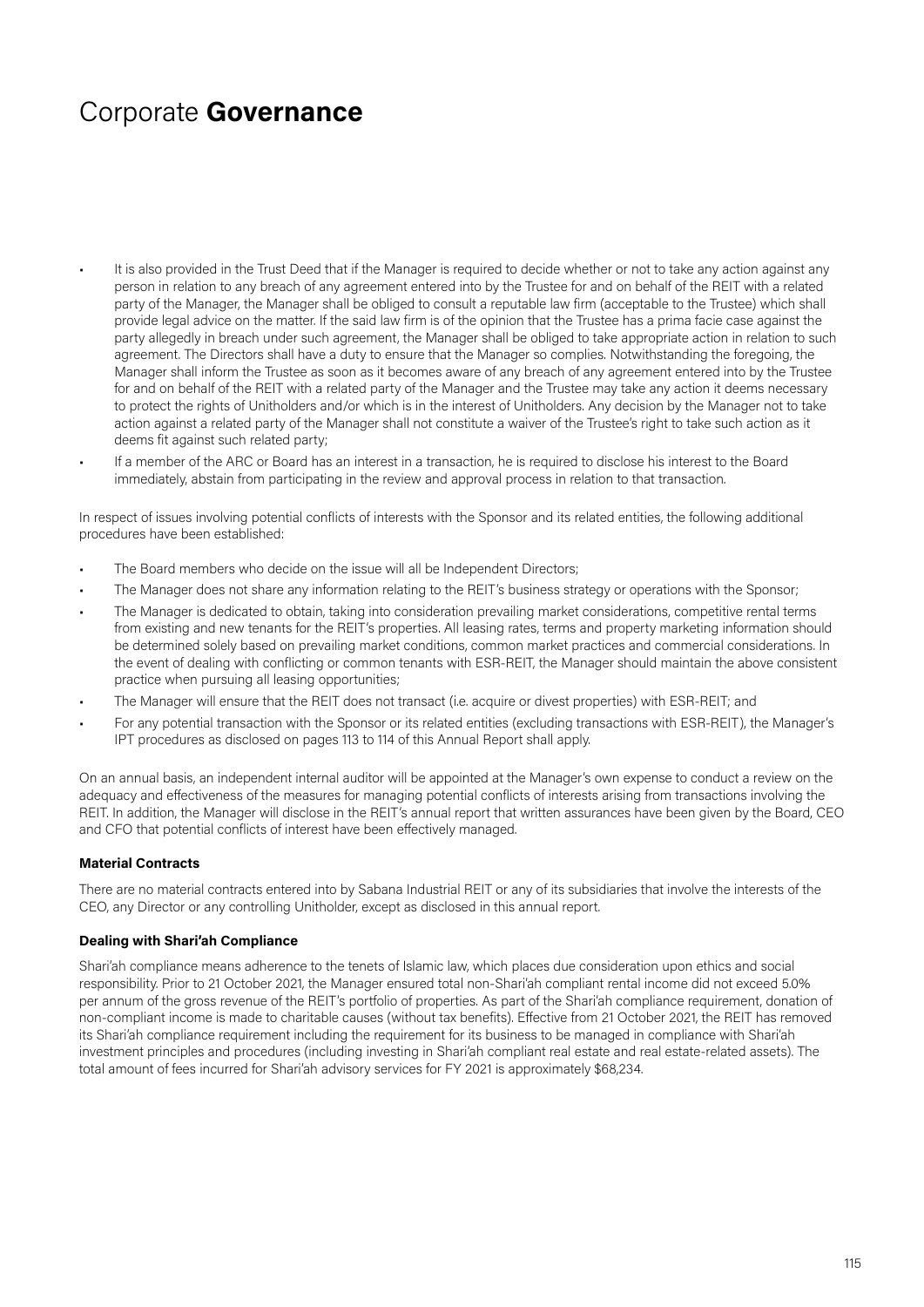### **Fees Payable to the Manager**

The Manager is entitled under Clauses 15.1 and 15.2 of the Trust Deed to the following fees:

| <b>Fees payable by the REIT</b>                       | <b>Amount payable</b>                                                                                                                                                                                                                                                                                                                                                                                                                                                                                                                                                                                                                                                                                                                                                                                                                                                               |
|-------------------------------------------------------|-------------------------------------------------------------------------------------------------------------------------------------------------------------------------------------------------------------------------------------------------------------------------------------------------------------------------------------------------------------------------------------------------------------------------------------------------------------------------------------------------------------------------------------------------------------------------------------------------------------------------------------------------------------------------------------------------------------------------------------------------------------------------------------------------------------------------------------------------------------------------------------|
| 1. Management fee                                     | <b>Base Fee</b>                                                                                                                                                                                                                                                                                                                                                                                                                                                                                                                                                                                                                                                                                                                                                                                                                                                                     |
| (payable to the Manager or its nominee)               | A fee not exceeding the rate of 0.5% per annum of the value of the<br>Deposited Property.                                                                                                                                                                                                                                                                                                                                                                                                                                                                                                                                                                                                                                                                                                                                                                                           |
|                                                       | <b>Performance Fee</b>                                                                                                                                                                                                                                                                                                                                                                                                                                                                                                                                                                                                                                                                                                                                                                                                                                                              |
|                                                       | 0.5% per annum (or such lower percentage as may be determined by<br>the Manager in its absolute discretion) of the Net Property Income<br>of the REIT or its relevant Special Purpose Vehicles ("SPVs") in each<br>financial year, payable on a yearly basis, provided Sabana Industrial<br>REIT achieves at least 10.0% annual growth in Distribution per Unit<br>("DPU") over the previous financial year (calculated after accounting for<br>the performance fee (if any) for that financial year and after adjusting,<br>at the discretion of the Manager, for any new Units arising from the<br>conversion or exercise of any instruments convertible into Units which<br>are outstanding at the time of calculation, and any rights or bonus issue,<br>consolidation, subdivision or buy-back of Units).<br>The Manager may elect to receive the Base Fee and Performance Fee |
|                                                       | in cash or Units or a combination of cash and Units (as it may in its<br>sole discretion determine).<br>The Manager received 100.0% of the Base Fee in cash for FY 2021.                                                                                                                                                                                                                                                                                                                                                                                                                                                                                                                                                                                                                                                                                                            |
| 2. Fee for acquisition of properties                  | <b>Acquisition Fee</b>                                                                                                                                                                                                                                                                                                                                                                                                                                                                                                                                                                                                                                                                                                                                                                                                                                                              |
| (payable to the Manager or its nominee) <sup>16</sup> | 1.0% (or such lower percentage as may be determined by the<br>Manager in its absolute discretion) of the acquisition price of real<br>estate of real estate-related assets acquired:                                                                                                                                                                                                                                                                                                                                                                                                                                                                                                                                                                                                                                                                                                |
|                                                       | in relation to an acquisition (whether directly or indirectly through<br>one or more SPVs of any real estate, the acquisition price of any<br>real estate purchased by the REIT, plus any other payments <sup>17</sup> in<br>addition to the acquisition price made by the REIT or its SPVs to<br>the vendor in connection with the purchase of the real estate (pro-<br>rated if applicable to the proportion of the REIT's interest);                                                                                                                                                                                                                                                                                                                                                                                                                                             |
|                                                       | in relation to an acquisition (whether directly or indirectly through<br>one or more SPVs of the REIT) of any SPVs or holding entities<br>which holds real estate, the underlying value of any real estate<br>which is taken into account when computing the acquisition<br>price payable for the acquisition from the vendor of the equity<br>interests of any vehicle holding directly or indirectly the real estate<br>purchased by the REIT, plus any additional payments made by the<br>REIT or its SPVs to the vendor in connection with the purchase of<br>such equity interests) (pro-rated if applicable to the proportion of<br>the REIT's interest); or                                                                                                                                                                                                                  |
|                                                       | the acquisition price of any investment by the REIT, whether<br>directly or indirectly through one or more SPVs, in any debt<br>securities of any property corporation or other SPV owning or<br>acquiring real estate.                                                                                                                                                                                                                                                                                                                                                                                                                                                                                                                                                                                                                                                             |

<sup>&</sup>lt;sup>16</sup> Acquisition fees are paid in cash. Where properties are acquired from interested parties, acquisition fees will be paid in units issued by Sabana Industrial REIT at the prevailing market price and will be held for one year from the date of issuance.<br>"Other payments" refers to additional payments to the vendor of the asset, for example, where the vendor has already m

for enhancements to the asset, and the value of the asset enhancements is not reflected in the acquisition price as the asset enhancements are not completed, but "other payments" do not include stamp duty or other payments to third-party agents and brokers.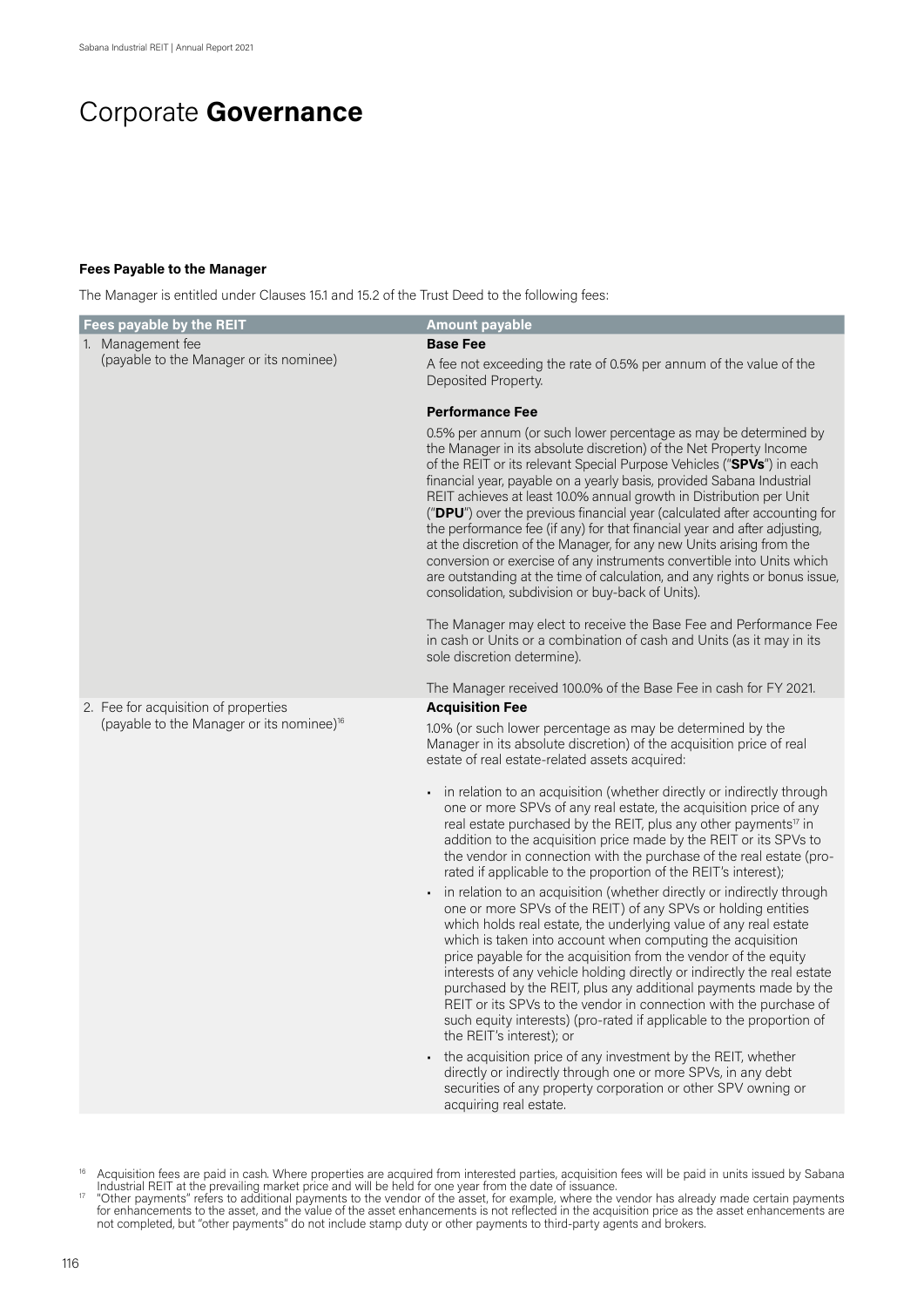| Fees payable by the REIT                              | <b>Amount payable</b>                                                                                                                                                                                                                                                                                                                                                                                               |
|-------------------------------------------------------|---------------------------------------------------------------------------------------------------------------------------------------------------------------------------------------------------------------------------------------------------------------------------------------------------------------------------------------------------------------------------------------------------------------------|
| 3. Fee for divestment of properties                   | <b>Divestment Fee</b>                                                                                                                                                                                                                                                                                                                                                                                               |
| (payable to the Manager or its nominee) <sup>18</sup> | 0.5% (or such lower percentage as may be determined by the<br>Manager in its absolute discretion) of each of the following as is<br>applicable (subject to there being no double counting):                                                                                                                                                                                                                         |
|                                                       | - the sale price of any real estate sold or divested, whether directly or<br>indirectly through one or more SPVs <sup>19</sup> , by the REIT (plus any other<br>payments <sup>19</sup> in addition to the sale price received by the REIT or its<br>SPVs from the purchaser in connection with the sale or divestment<br>of the real estate) (pro rated if applicable to the proportion of the<br>REIT's interest); |
|                                                       | • the underlying value of any real estate related assets which is<br>taken into account when computing the sale price for such real<br>estate-related assets, sold or divested, whether directly or indirectly<br>through one or more SPVs, by the REIT (pro rated if applicable to<br>the proportion of the REIT's interest); or                                                                                   |
|                                                       | - the sale price of any investment by the REIT, whether directly or<br>indirectly through one or more SPVs, in any debt securities of any<br>property corporation or other SPVs owning or acquiring real estate.                                                                                                                                                                                                    |

The Manager is responsible for managing the assets and liabilities of the REIT for the benefit of its Unitholders. Accordingly, the Manager should be compensated fairly for its efforts in the overall management of the REIT's various affairs. The Base Fee payable to the Manager has been assessed by the Board and the Board believes that the Base Fee is reasonable and in-line with market rates.

The Board is of the view that the Performance Fee will incentivise the Manager to seek growth opportunities and encourage the Manager to act in the interests of Unitholders to enhance the DPU. An increase of the DPU by 10.0% year-on-year is challenging and the Performance Fee will incentivise the Manager to take a holistic and balanced approach towards assuming sensible risks to grow the REIT over the long-term. In addition, the Performance Fee payable to the Manager has been assessed by the Board and the Board believes that the REIT's Performance Fee is reasonable and in-line with market practices.

The Acquisition Fee and Divestment Fee are necessary to incentivise the Manager to source for inorganic growth and to realise mature assets that no longer suit the portfolio. The Manager has to undertake additional scope of work over and above the overall management of the REIT when undertaking acquisition or divestment opportunities and should be compensated fairly to reflect the effort expended and the costs incurred in such transactions. Accordingly, the Board has considered and is of the view that the Acquisition Fee and Divestment Fee are reasonable and in-line with market rates to ensure that the Manager acts in the interests of the REIT and Unitholders.

The Property Manager, as a wholly-owned subsidiary of the Manager, is entitled under the master Property Management Agreement to the following fees:

| <b>Payable by the REIT</b>                                   | <b>Amount payable</b>                                                                             |
|--------------------------------------------------------------|---------------------------------------------------------------------------------------------------|
| Property management fee<br>(payable to the Property Manager) | <b>Property Management Fee</b>                                                                    |
|                                                              | 2.0% per annum of gross revenue of each property under the<br>management of the Property Manager. |
| 2 Lease management fee<br>(payable to the Property Manager)  | <b>Lease Management Fee</b>                                                                       |
|                                                              | 1.0% per annum of gross revenue of each property under the<br>management of the Property Manager. |

<sup>&</sup>lt;sup>18</sup> Divestment fees are paid in cash. Where properties are sold to interested parties, divestment fees will be paid in units issued by Sabana Industrial

REIT at the prevailing market price and will be held for one year from the date of issuance.<br>Other payments" refers to additional payments to REIT or its SPVs for the sale of the asset, for example, where the REIT or its S made certain payments for enhancements to the asset, and the value of the asset enhancements is not reflected in the sale price as the asset enhancements are not completed, but "other payments" do not include stamp duty or other payments to third-party agents and brokers.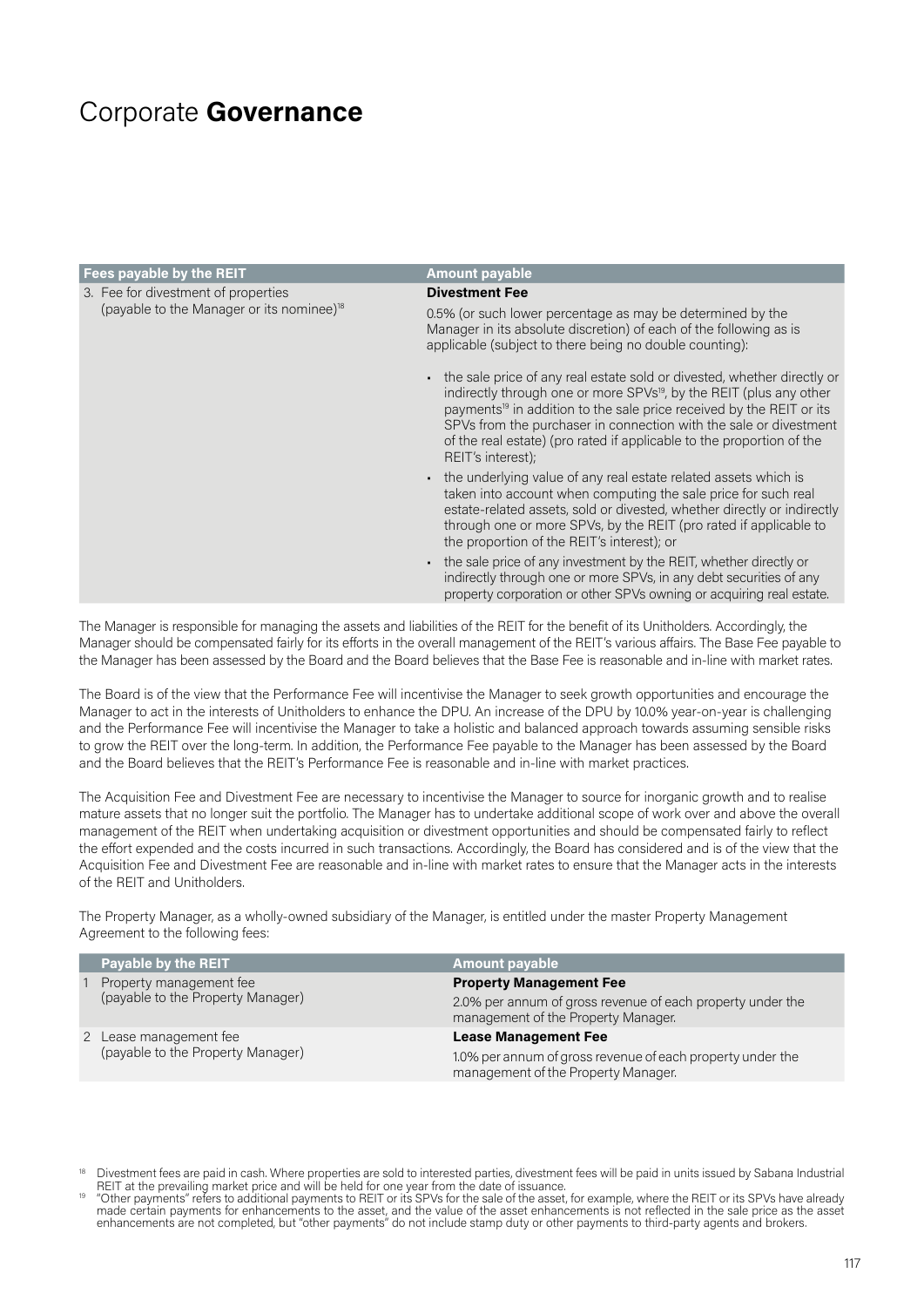The Property Manager provides property management services to the REIT. In return for its services, the Property Manager should be compensated fairly for its efforts. The fees payable to the Property Manager has been assessed by the Board. The Board believes that the fees payable to the Property Manager are reasonable and in-line with market rates. In addition, the Property Management Fee and the Lease Management Fee have been structured so that the Property Manager is incentivised to improve the performance of the properties.

#### **ENTERPRISE RISK MANAGEMENT**

#### **Risk Governance Structure**

The Board carries the overall responsibility and accountability for Sabana Industrial REIT's risk governance, risk policies, adequacy and effectiveness of risk management and internal controls. The Board oversees and sets the tone at the top with regard to risk culture, ensuring that all Board members support the ARC's endeavours in ERM by being kept apprised and aware of the ERM activities and practices carried out by the REIT.

The Board is assisted by the ARC in fulfilling its oversight responsibility over ERM activities and practices by ensuring the Management has established an adequate and effective ERM Framework and process aligned to good practices. The Management, led by the CEO, is responsible for developing, implementing and monitoring risk management activities across the REIT's day-to-day operations.

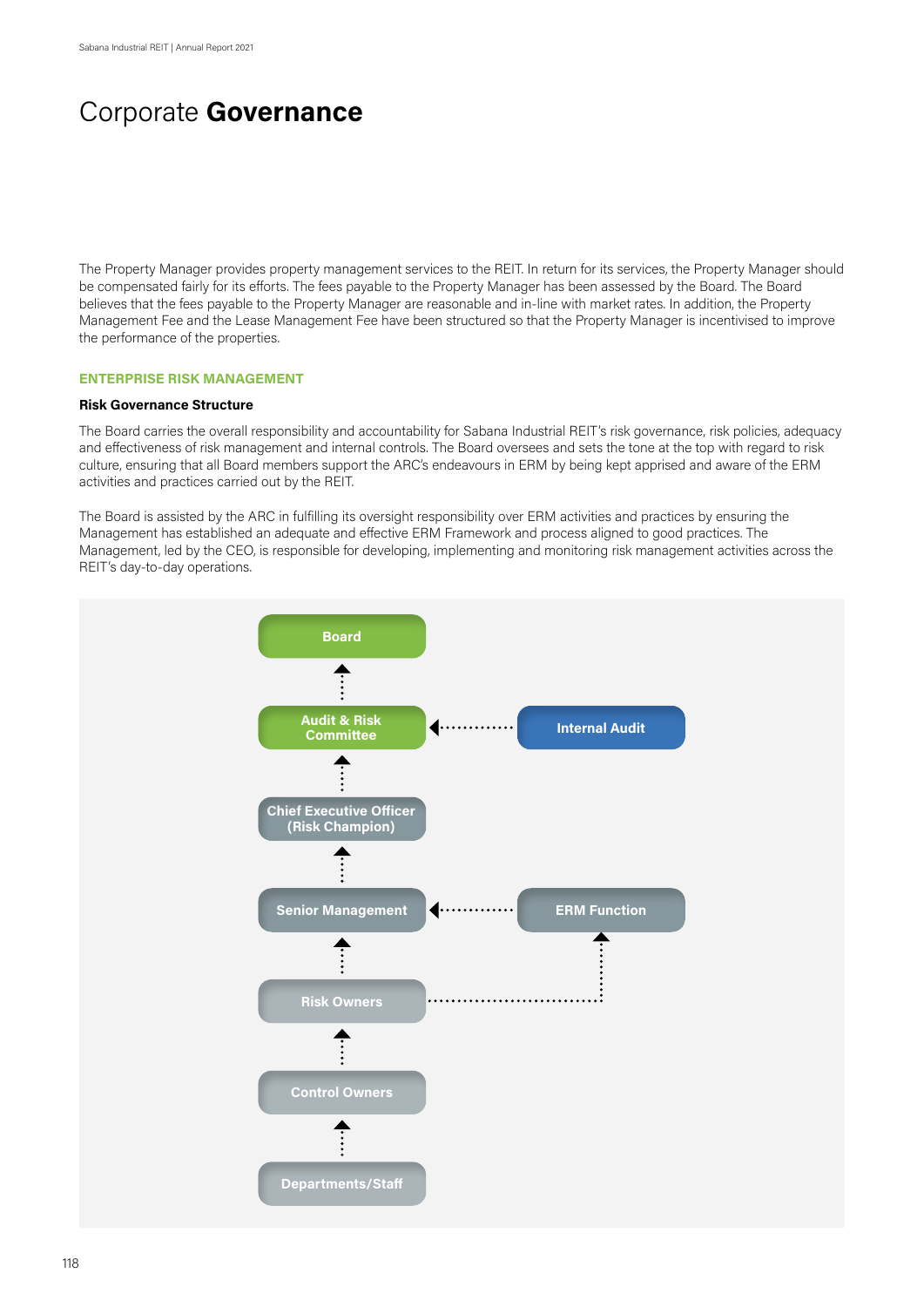#### **ERM Process**

The ERM process is a four-stage framework that involves risk identification, assessment, management, and monitoring and reporting. In the first stage, key risks are identified through engagement with relevant external and internal stakeholder groups. Next, these key risks are assessed for their potential resultant impact on the REIT. Studies are subsequently taken to evaluate if existing controls or mitigating measures in place are sufficient to manage the risks or whether additional action plans should be taken to manage the risks to an acceptable level. In the fourth stage, quarterly risk reporting is made to the ARC and Board on the internal controls and ERM activities for their deliberation and decision making.

### **Key Risks in FY 2021**

The key risks that were identified in FY 2021 include but are not limited to the following:

| <b>Material Risk</b>         | <b>Details</b>                                                                                                                                               | <b>Key Mitigating Measures</b>                                                                                                                                                                                                                                                                                                                                                                                                                                                                                                                                                                                                                                                                                                                                                       |
|------------------------------|--------------------------------------------------------------------------------------------------------------------------------------------------------------|--------------------------------------------------------------------------------------------------------------------------------------------------------------------------------------------------------------------------------------------------------------------------------------------------------------------------------------------------------------------------------------------------------------------------------------------------------------------------------------------------------------------------------------------------------------------------------------------------------------------------------------------------------------------------------------------------------------------------------------------------------------------------------------|
| Adverse External Events Risk | Occurrence of natural and/or<br>man-made adverse events such as<br>the Covid-19 pandemic affecting<br>Sabana Industrial REIT's assets and<br>operations.     | Put in place Business Continuity Plans<br>("BCPs") for loss of physical access or loss of<br>IT to ensure continued operation of essential<br>business functions.<br>Establish a Crisis Management Team<br>consisting of senior management personnel<br>for quick mobilisation in the event of<br>a crisis to deliberate on the severity or<br>damage of the incident and coordinate the<br>organisation's responses to mitigate the<br>impacts arising from the crisis.<br>Implemented safe management measures,<br>per government advisories, across all its<br>properties to prevent the spread of infectious<br>diseases within the premises. The safe<br>management measures are communicated<br>to all tenants and visitors, and are strictly<br>enforced within the premises. |
| Liquidity/Funding Risk       | Inability to secure funding in<br>capital markets to meet financial<br>obligations, operational requirements,<br>investments and/or capital<br>expenditures. | Ongoing monitoring of cashflow and<br>liquidity positions, and gearing ratio to<br>ensure adequate level of cash for operational<br>requirements.<br>Raise funds based on the strategic<br>initiative plans (outlining Sabana Industrial<br>REIT's business and growth objectives,<br>business projections) as well as taking into<br>consideration Sabana Industrial REIT's current<br>gearing and the aggregate leverage limit of<br>50% imposed by MAS in the Property Funds<br>Appendix for FY 2021.<br>Perform monthly scenario analysis and stress<br>testing on the REIT's capex to evaluate if<br>Sabana Industrial REIT has sufficient cashflow.                                                                                                                            |